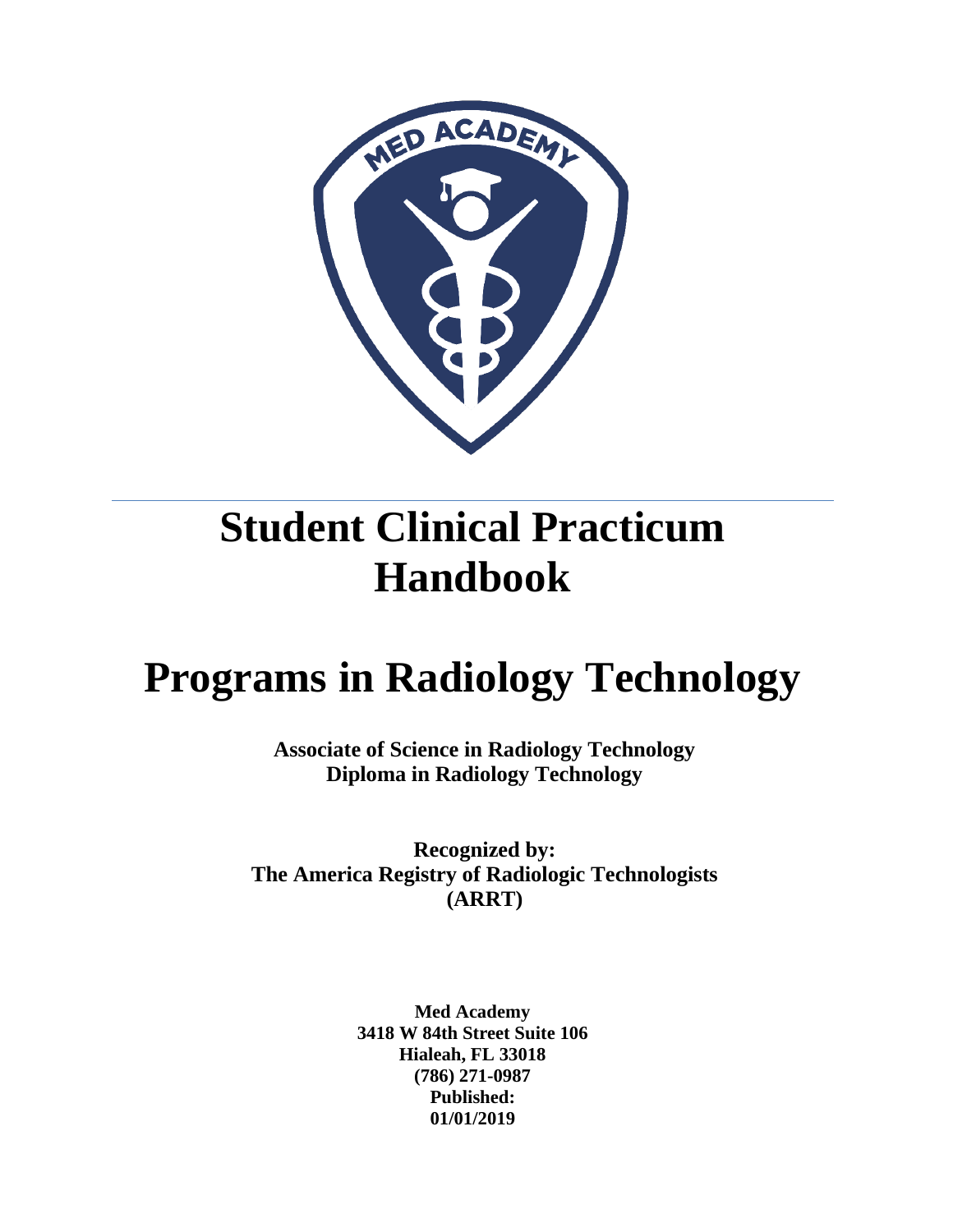#### **RT CLINICAL EDUCATION**

#### **Required Clinical Rotations:**

- Clinical Externship I 90 Hours
- Clinical Externship II 180 Hours
- Clinical Externship III 240 Hours

#### **Clinical Education Pre-requisites:**

- Attend to the Clinical Orientation Session
- Complete Clinical Orientation on the Clinical Site
- Have current BLS certification
- Immunizations (as required by clinical facility only)
- Drug Test (as required by clinical facility only)
- Provide all documentation for clinical assignment as requested

#### **Course Description**

The goal of clinical rotations is to enhance the problem solving and technical skills of students making them capable of handling and resolving situations of suitable patient care, environmental and department safety, effective communication, and professional and ethical behavior. Students will be trained in patient positioning, general patient care procedures in the imaging department, contrast administration, departmental protocol, and radiation and personnel protection. Content is presented progressively in competency levels through clinical performance objectives and competency exams.

#### **Course Objectives**

Upon completion of the clinical education, the student will:

- 1. Maintain a safe work environment for patients, visitors and health care workers.
- 2. Properly schedule and prescreen patients.
- 3. Communicate professionally with patients and staff members.
- 4. Use standard protocols to perform routine radiologic examinations.
- 5. Use Digital Imaging and Communications in Medicine (DICOM).
- 6. Identify when to modify a protocol and successfully perform the modification.
- 7. Identify the probable cause of image quality problems and recommend an appropriate solution.
- 8. Perform and monitor quality assurance tests.
- 9. Power up and shut down the system.
- 10. Correlate the requested exam with clinical history and reported physical exam.
- 11. Ensure patient safety by correlating surgical, accident and occupational history.
- 12. Properly screen patients for contraindications to ordered procedures
- 13. Employ proper precautions to prevent disease transmission.
- 14. Monitor linens and supplies and restock when necessary.
- 15. Demonstrate an understanding of a patient's cultural, ethnic or value system differences.
- 16. Speak with patients in a professional and empathetic manner to alleviate any patient concerns
- 17. Demonstrate professional ethics by preserving the patient's modesty.
- 18. Demonstrate how to give proper instructions to optimize patient comfort and cooperation.
- 19. Respond appropriately in emergency situations.
- 20. Recognize patient adverse reactions during contrast administration and act appropriately.
- 21. Identify and report equipment problems.
- 22. Adhere to national, organizational and departmental standards, protocols, policies and procedures
- 23. Consistently maintain patient confidentiality standards.
- 24. Perform safe, ethical and legal practices.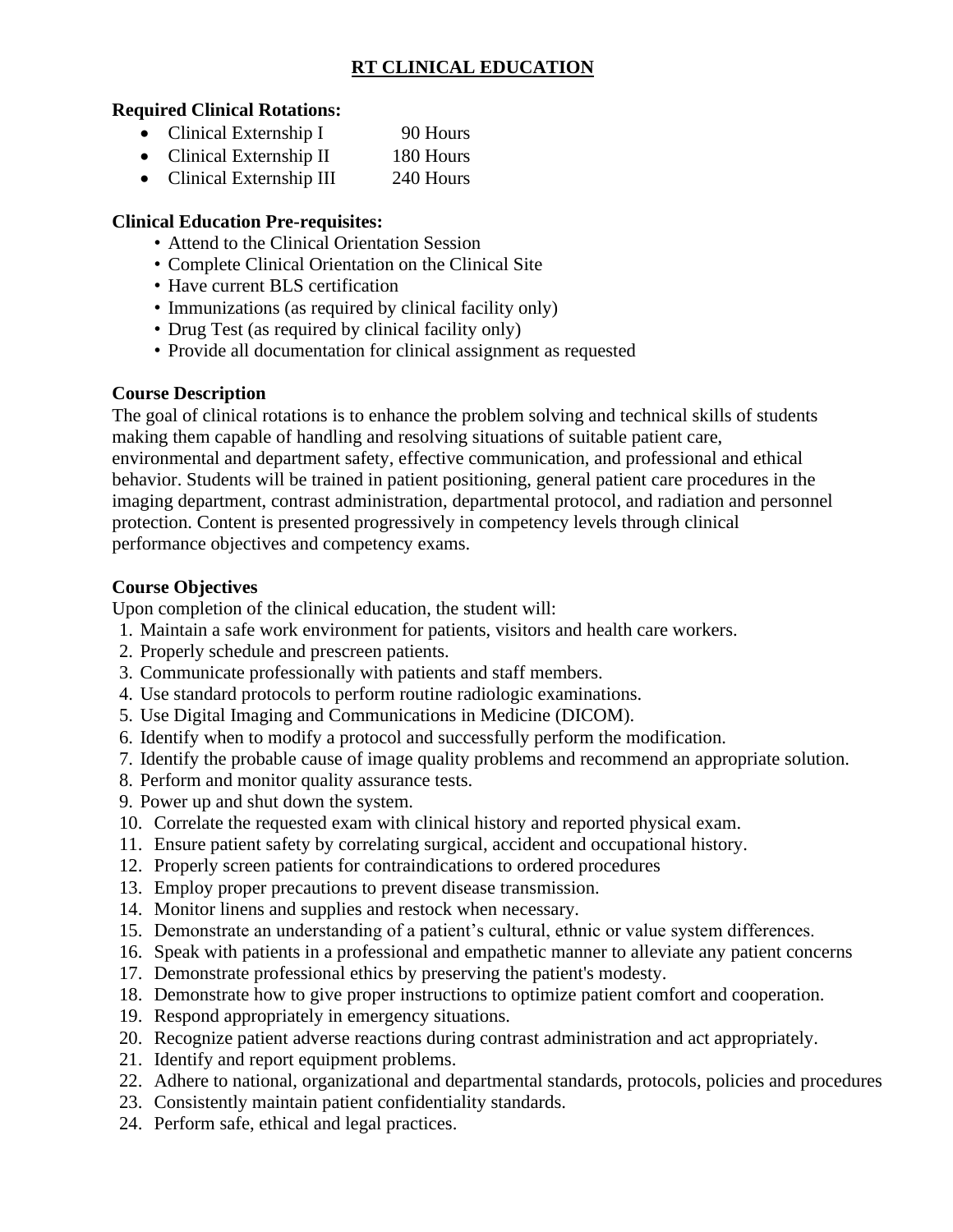#### **RADIOLOGY TECHNOLOGY CLINICAL POLICIES**

#### **I. CPR**

#### **Policy:**

It is the policy of the program to require that all students complete an approved training course in CPR prior to program completion. In addition, CPR is required by the ARRT as one of the general patient care competencies.

#### **Procedure:**

- 1. Incoming students will be schedules for a CPR class during the patient care course.
- 2. If facilities or instructors are not available during the patient care course, students will be scheduled accordingly to participate in CPR classes sponsored by outside providers.
- 3. In order for the Program Director to certify that a student has meet the eligibility requirements to take the ARRT examination (program completion), an approved CPR course must be completed and a copy of the card on file in the student's clinical file.
- 4. Students having already completed a CPR course prior to the start of the program must produce a current, valid card in order to be exempt from scheduled CPR classes. A copy will be made of the card and placed in the student's clinical file.
- 5. All students must have a valid CPR card prior to starting clinical rotations.

#### **II. Assigned Clinical Rotations**

#### **Policy:**

In order to ensure that all clinical activities are educationally valid and sound, it is the policy of the Program in Radiology Technology to assign students to clinical areas on a rotating basis throughout various settings and/or institutions. A clinical rotation schedule will be distributed to each student, clinical coordinator, and clinical sites prior to the commencement of clinical activities. Rotation schedules will define the start and end dates and area for each rotation. Any changes to clinical assignments must be approved by the Program Director prior to implementation.

Students are required to rotate through assigned areas only and are not permitted to be "pulled" by clinical supervisors to cover other, non-assigned rotations. Students are never to be utilized to supplement paid, technical staff. Furthermore, students are not permitted to "visit" in rotations other than their assigned area.

#### **Procedure:**

- 1. At the beginning of each academic year, the Clinical Coordinator will prepare a clinical rotation schedule for the entire year.
- 2. During clinical orientation, each student will receive a copy of the rotation schedule. Copies of the rotation schedule will also be distributed to area supervisors and clinical instructors.
- 3. No changes to the rotation schedule can be made without the permission of the Clinical Coordinator and/or Program Director.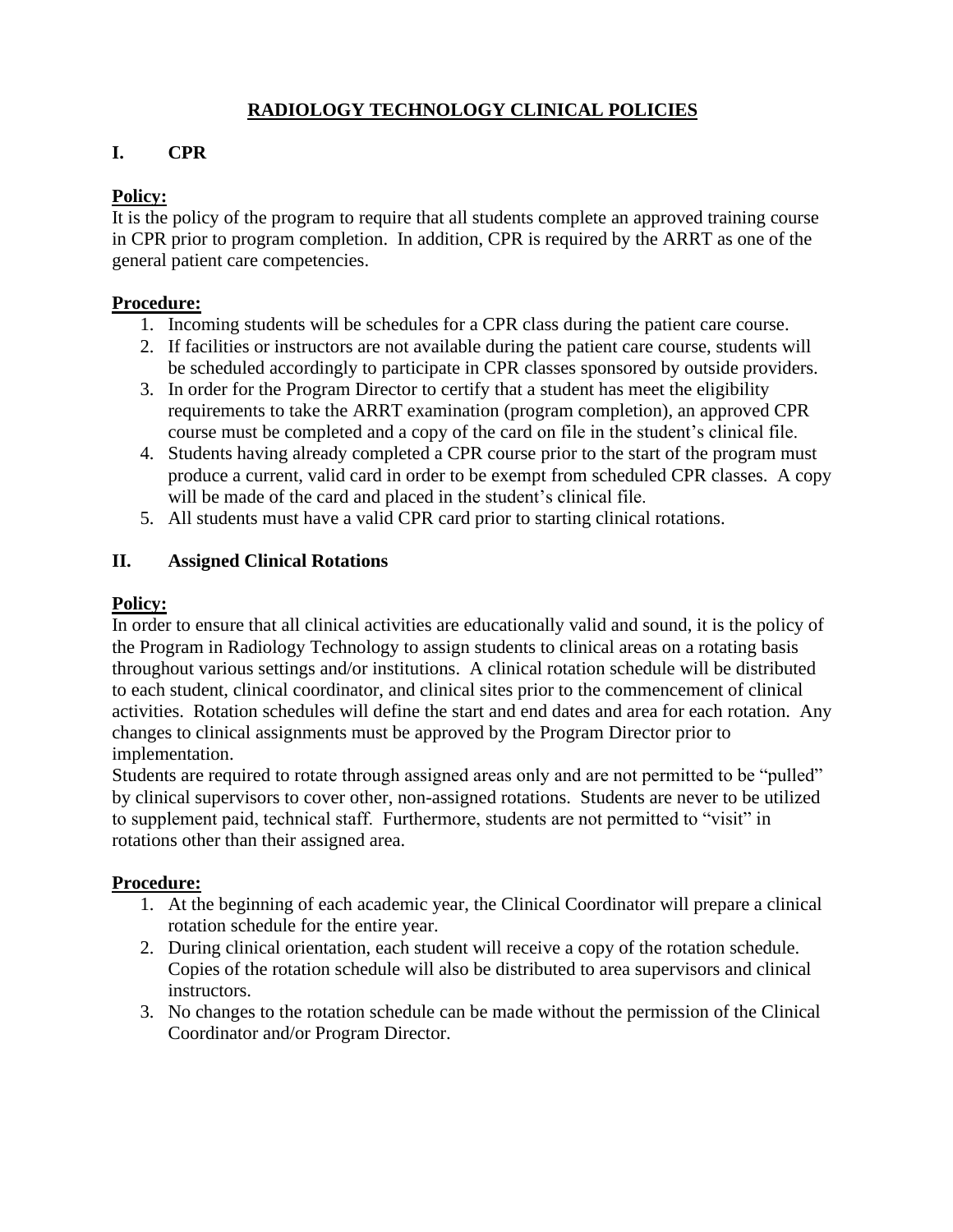#### **III. Student Supervision**

#### **Policy:**

The clinical education portion of the curriculum is a structured competency-based program interrelated with the didactic portion of the program. Through the interaction between students, the clinical instructors and staff, and the patients to be imaged, students have an opportunity to complete mandatory and elective competencies (as defined by the ARRT) and to achieve the program's mission and goals.

The presence of students in the clinical areas is not intended to supplement or replace staff. Clinical education opportunities are provided under the supervision of qualified, licensed general radiographers, clinical instructors and clinical supervisors.

#### **Direct Supervision** defined:

Until a student demonstrates clinical competency for a specific radiographic procedure, all medical imaging procedures must be performed under the direct supervision of a licensed radiographer.

The licensed radiographer will review the examination request in relation to the student's achievement relative to obtaining a passing score on the clinical competency evaluation. The student possesses the necessary knowledge and skill level required to perform the examination. The radiographer must remain in the room observing the student's performance. The radiographer will complete a competency evaluation form as documentation of the student's ability level relative to the examination performed.

All students must work under direct supervision (a licensed radiographer physically present in the examination room) until such time that they have successfully completed a competency evaluation as described above.

#### **Indirect Supervision** defined:

When a student successfully completes a competency evaluation for a particular examination, they are permitted to perform only those examinations under the indirect supervision of a qualified, licensed radiographer. Indirect supervision is defined as a licensed radiographer is immediately available to the student radiographer in an adjacent room or in a nearby area to assist the student should the need arise. The licensed radiographer is also available to answer any questions the student may have relative to the procedure and patient condition.

The student's ability to work under indirect supervision following successful completion of a competency evaluation shall be at the discretion of the supervising licensed radiographer or clinical instructor and may vary according to the area of clinical rotation.

Students may perform portable radiographic procedures under indirect supervision (following successful completion of a competency evaluation) provided that a licensed radiographer is readily available to assist the student should the need arise.

Although students will rotate through the operating room and will complete area specific competencies, all students in the operating room will work only under the direct supervision of a licensed radiographer.

If a student feels that the supervision policies described above are not being adhered to, written notification must be immediately submitted to the Program Director and/or the coordinator so that the necessary corrective actions may be taken. No student retaliation will be permitted following notification of policy violations.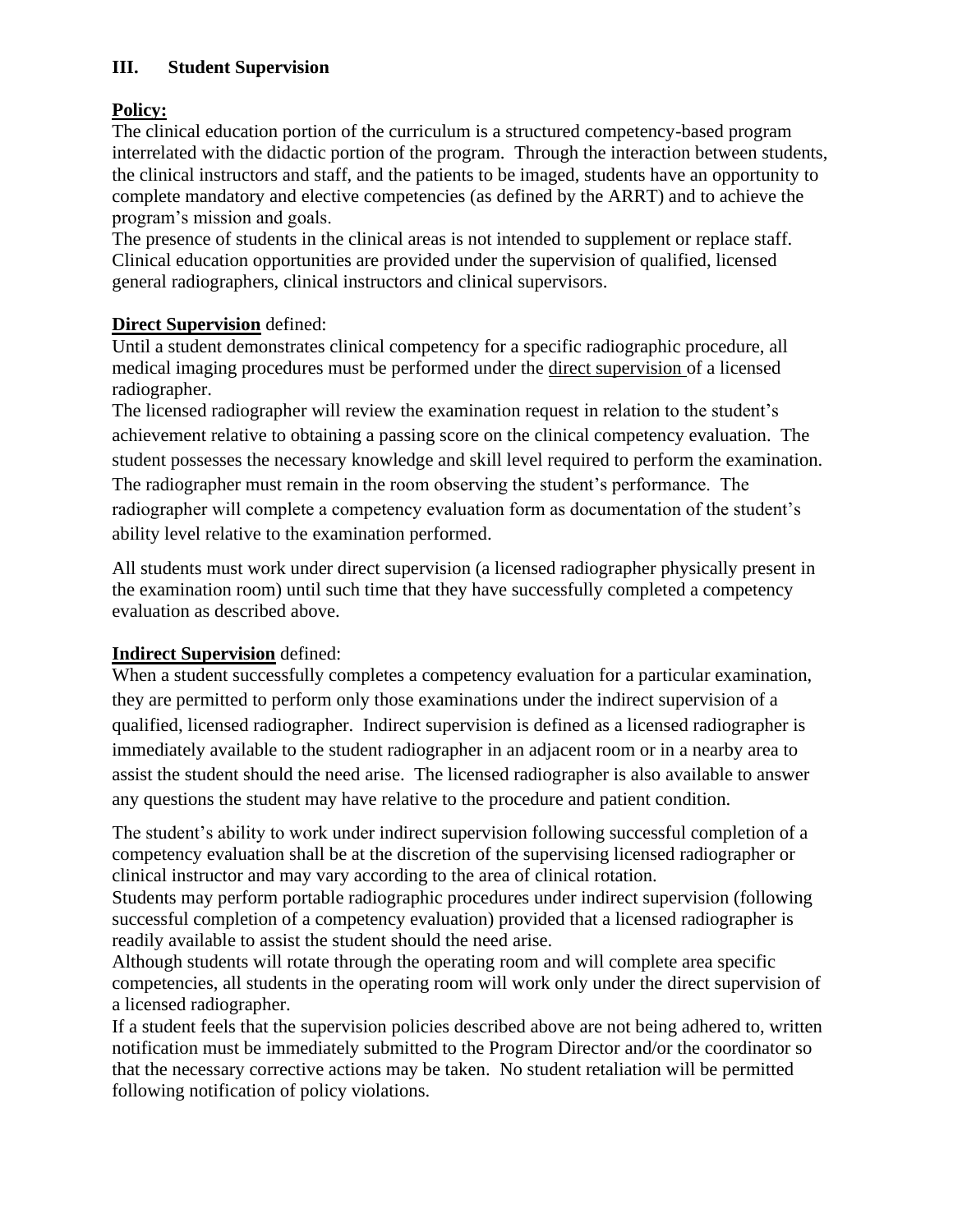#### **IV. Repeat Procedures**

#### **Policy:**

In order to ensure that appropriate radiation protection practices are observed, should a procedure need to be repeated for any reason, it must be done so only under the direct supervision of a licensed radiographer, regardless of a completed competency evaluation on the specific procedure. This policy must be adhered to at all times in order to maintain patient and student radiation doses to an absolute minimal level. This policy is enforced in all areas of clinical rotation.

#### **Procedure:**

In the even a radiographic image must be repeated for any reason:

- 1. The student radiographer must review the image with the supervising technologist.
- 2. The supervising technologist must accompany the student radiographer into the radiographic room to directly supervise the student during the repeated projection (see Direct Supervision under the Student Supervision Policy).
- 3. Disciplinary action will result if this policy is not observed which may include clinical probation, program suspension, or dismissal at the discretion of the Program Director and Clinical Instructor.
- 4. Student must have technologist that supervised the repeat study sign on the daily's procedure log that this repeat study was a "supervised".

#### **V. Leaving Clinical Areas**

#### **Policy:**

Students are not allowed to leave their assigned clinical areas during the scheduled clinical time without permission of the clinical supervisor or clinical instructor. Students will be assigned a lunch break by the area supervisor.

If a student leaves an assigned area without the permission of the area supervisor or clinical instructor disciplinary action will result.

Students are not to leave their clinical areas at the end of the day until all work in progress is completed unless permission is given to the student and appropriate transfer of patient care is done. Under no circumstances are students permitted to invest more than forty hours per week in program activities consisting of class and clinical schedules combined.

#### **VI. Clinical Responsibilities**

#### **Policy:**

Students are required to maintain a clean environment in their assigned clinical area/examination room. This may also include stocking of rooms and replenishment of the room linen supply. Students must exercise care and fully comply with all established radiographic safety standards when performing examinations.

Students are responsible for all technical, clerical, and other duties relative to the performance of their clinical duties. This includes, but is not limited to, all necessary exam paperwork and computer functions. All students will perform patient examinations and studies according to their skill-level and will assist staff technologists with the following:

- a. caring for the needs of patients
- b. lifting and moving patients as necessary
- c. cleaning examination rooms and equipment
- d. emptying laundry hampers in examination rooms if necessary
- e. recording the procedure in the hospital's HIS system and completing associated paperwork.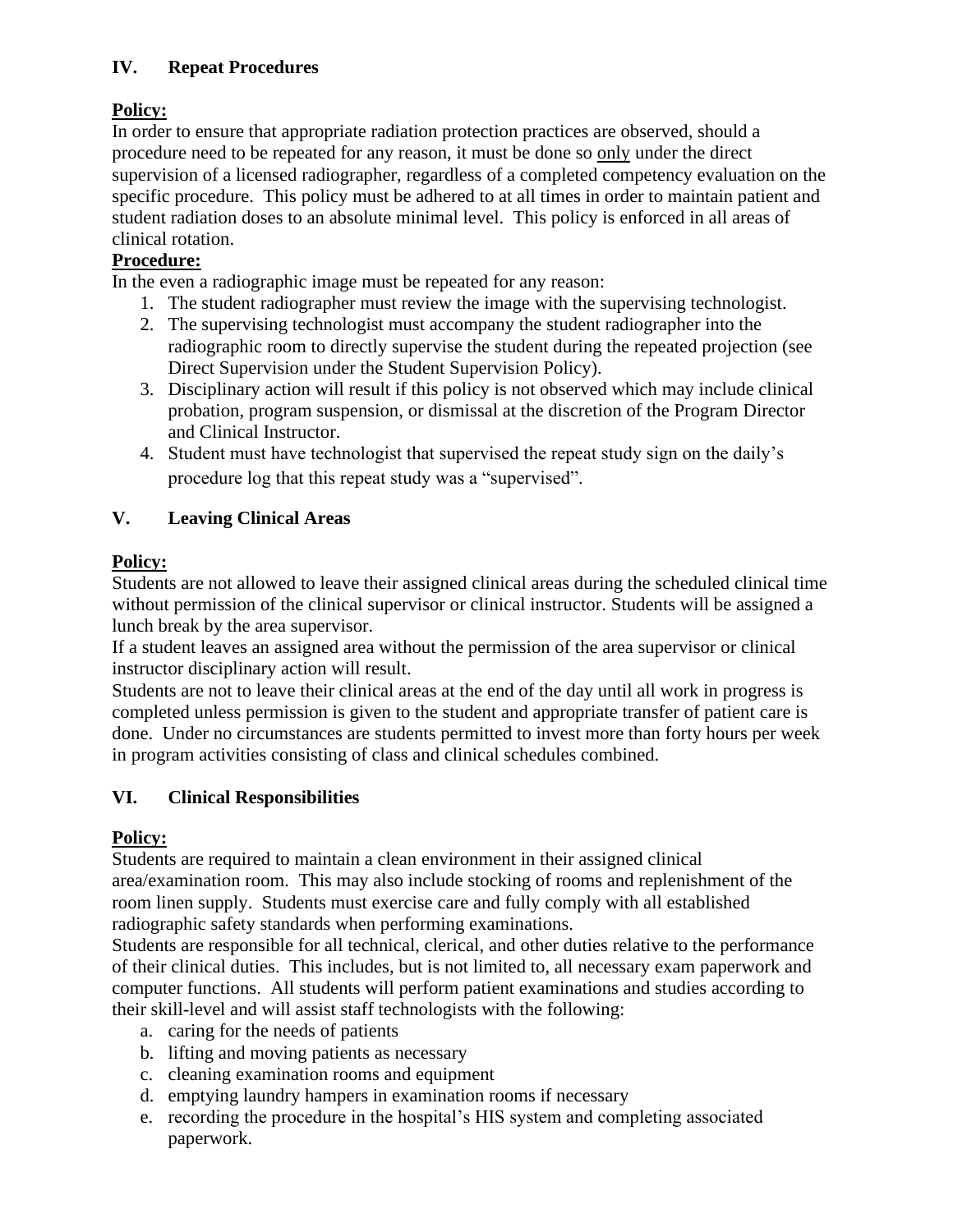Under no circumstances may a student eat or drink in patient areas including radiographic examination rooms. Food and beverage consumption must be done only in designated areas within the hospital. Each area supervisor will inform students of the designated area.

#### **VII. Clinical Site Photo Identification**

#### **Policy:**

During the orientation for new radiography students, appointments will be scheduled with the school and clinical site for obtaining hospital-issued photo identification badges if applicable. For security reasons, students must wear their hospital photo identification badge (if applicable) and your Med Academy badge at all times while on hospital property.

The front of the badge denoting the individual as a student must be prominently displayed at all times. If a student loses their photo identification badge, they must notify the Program Director or Clinical Coordinator immediately.

#### **Procedure:**

In the event a hospital-issued identification badge is lost:

- 1. The student must contact the program director or clinical coordinator immediately.
- 2. The program director will supply the student with a memorandum on school letterhead to take with them to the site in order to obtain a replacement badge.

#### **VIII. Professional Demeanor**

#### **Policy:**

It is the policy of the program to expect each student to conduct himself or herself in a professional manner at all times. Failure to do so will result in the appropriate disciplinary action including the probation, program suspension, and/or program dismissal. The disciplinary action taken will be at the discretion of the Program Director and will reflect the in appropriate action displayed by the student.

Clinical site policies, procedures, and rules are to be followed at all times. Any questions regarding these rules should be directed to the area supervisor or Program Director for clarification.

#### **IX. Clinical Equipment & Supplies**

#### **Policy:**

Clinical equipment and supplies are to be used only for the purpose intended. Students are not permitted to remove any equipment or supplies from the clinical premises. Students in violation of this policy are subject to disciplinary action up to and including program dismissal and possible criminal prosecution. Furthermore, equipment and supplies should be cleaned and returned to their proper location following completion of the radiographic procedure they are being used for.

#### **X. Holding Patients During Examinations**

#### **Policy:**

Students are forbidden from holding patients during radiographic exposures. Violation of this policy will result in appropriate disciplinary actions including, but not limited to, the assignment of probation and possible program suspension. Repeat violations will result in program dismissal (see also Student radiation Protection policy and Radiation Safety policy).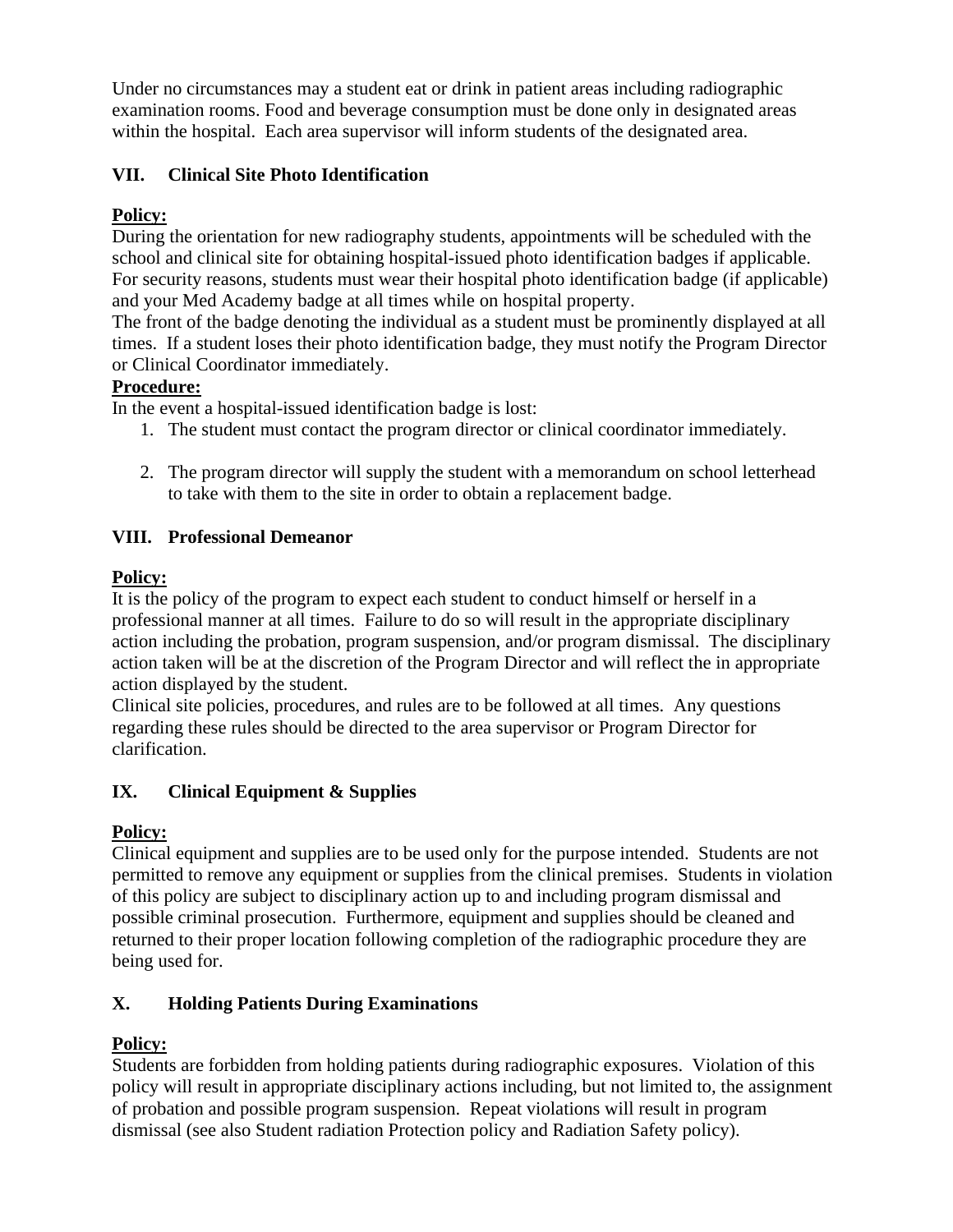#### **XI. Use of Cellular Phones in Clinical Area**

#### **Policy:**

Student radiographers must not bring cellular telephones into the clinical areas. Phones must be turned off or be placed on silent mode if they are to be stored in the student's locker. Violation of this policy will result in the assignment of probation, program suspension for repeat offenses leading up to the possible program dismissal, as this is disruptive to the learning and clinical environments; and may be hazardous to the electronic circuitry of some medical equipment.

#### **XII. Uniform Requirements and Grooming**

#### **Policy:**

It is the policy of the program that students conform to acceptable standards of grooming at all times. Acceptable standards of grooming may be defined as follows:

- The uniform should be neat and clean.
- Shoes should be clean and polished at all times.
- All students must maintain a conservative hairstyle. Hair that falls below the shoulder must be fastened up or back.
- Students must be clean-shaven or facial hair must be neatly trimmed.
- Excessive use of cosmetics or perfumes is not permitted.
- Fingernails must be kept at a suitable length and neatly trimmed.
- Canvas shoes are not permitted.

For the purpose of clarification, **uniform restrictions** will be defined as follows:

- Shoes: Clogs (including those sold in uniform stores), sandals, ankle-laced, platform, open-toe, or open-backed shoes.
- Denim materials including jeans.
- Jump suits, knickers, harem pants, and coveralls.

Students not conforming to uniform requirements will be sent home. Demerits will be issued for the first occurrence. Subsequent occurrences will result in program suspension and/or program dismissal for repeat offenses.

#### **XIII. Clinical Performance Evaluation**

#### **Policy:**

It is the policy of the program that all student radiographers be evaluated with regard to clinical performance at the conclusion of each assigned rotation. At the end of each clinical rotation assignment, a "Clinical Evaluation" form will be given to the area supervisor for each student. The area supervisors and clinical instructors will either complete the evaluation or may elect to have the staff technologist(s) complete it. The area supervisor will countersign all completed evaluations.

#### **Procedure:**

At the completion of each rotation assignment:

1. The Program Director or clinical coordinator will forward a Clinical Evaluation form for each student to the area supervisors.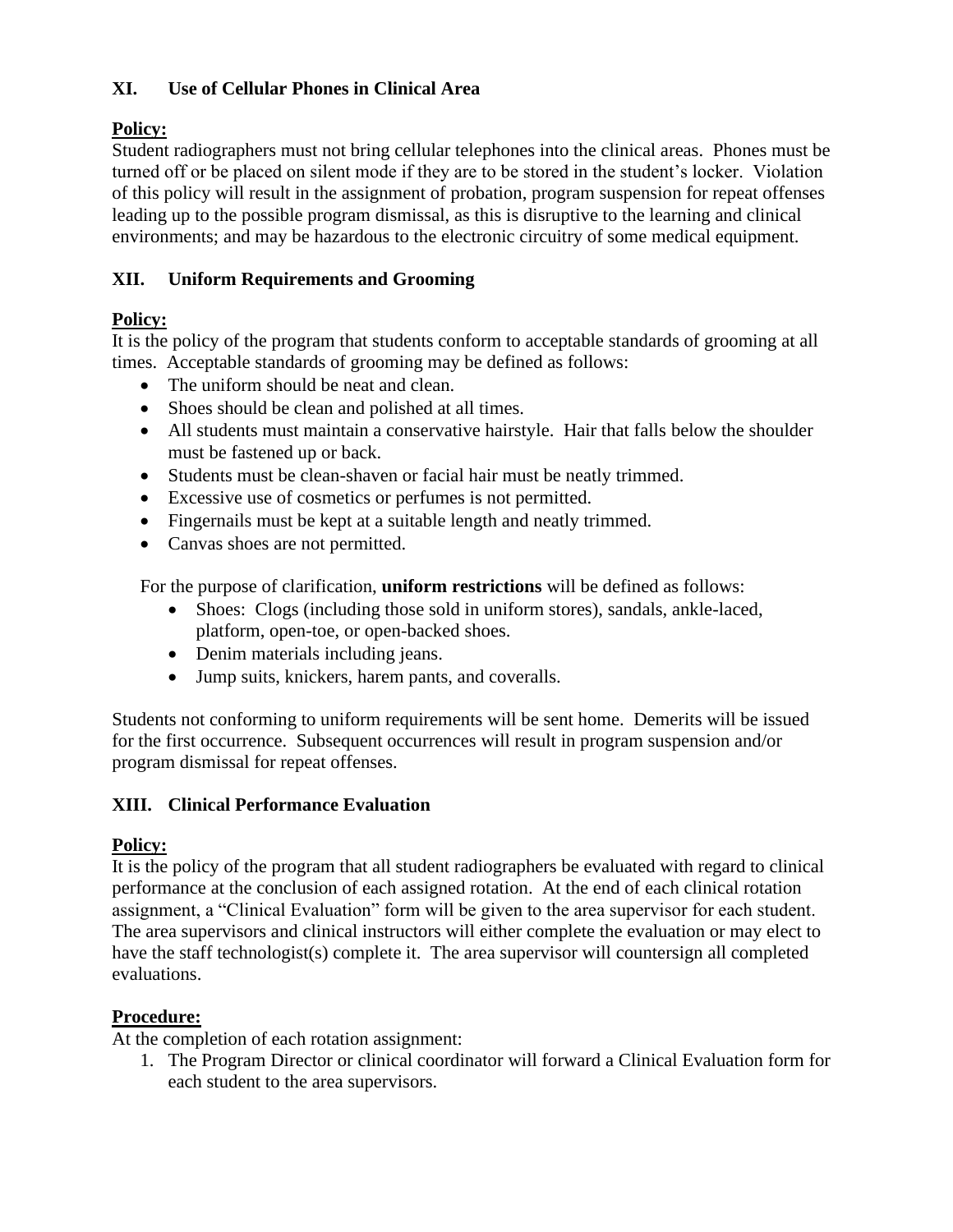- 2. The Area Supervisor and Clinical Instructor may either complete the evaluation or forward it to the staff technologist(s) working with the individual student during a majority of the rotation.
- 3. Upon completion, the evaluation will be signed by the area supervisor and forwarded to the Clinical Coordinator for scoring.
- 4. The Clinical Coordinator will meet with each student individually, at which time the student will be given an opportunity to review the evaluation and sign acknowledging they have had an opportunity to discuss its contents.
- 5. Clinical evaluations will be filed, and a student may request an additional conference (in writing) to review clinical evaluations.

Any student receiving a monthly evaluation of **less than 2.5** or fails to progress according to the Clinical Performance Objectives or to complete an appropriate number of clinical competency evaluations will be placed on clinical probation.

#### **XIV. Radiation Safety**

#### **Policy:**

It is the policy of the Program to comply with all institution and state radiation safety guidelines and policies. Student radiographers will be operating radiation-producing equipment only as part of their training under the supervision of licensed, qualified general radiographers during regularly scheduled school hours.

No patient shall be exposed to ionizing radiation except for those procedures authorized by a physician. Exposure of any individual to ionizing radiation solely for educational purposes will not be permitted.

Only equipment in good mechanical and electrical condition will be utilities. All radiationproducing equipment is inspected regularly and certified safe for utilization. The program's radiation protection policies and practices reflect adherence to the ALARA Principle, which is to limit radiation exposure to a level that is "As Low As Reasonably Achievable". This principle applies to patients, the public, hospital staff, and the operators of radiation-producing equipment. Each of these categories will be addressed relative to program policy.

#### **Patient Protection**

Only x-ray systems with clearly indicated technique charts and reproducible exposures will be used on patients. The radiation exposure to the patient shall be the minimum required to produce images of appropriate diagnostic quality. The speed of film-screen combinations shall be the fastest speed consistent with departmental requirements and Radiologist preference. The size of the primary beam shall never be larger than the image receptor employed during a radiographic exposure. Proper collimation must be employed at all times to restrict the primary beam only to the specific area of interest.

Gonadal shields of not less than 0.25 mm lead shall be regularly employed for all patients of reproductive age (approximately age 12 to 50 for female patients) during radiographic procedures in which the gonads are in or near the primary beam and not of clinical interest, except for cases in which this would interfere with the radiographic images.

All female patients of childbearing age shall be asked, prior to exposure to x-rays, if they are pregnant or suspect they may be. If suspected or confirmed, a supervisor must be notified prior to the commencement of any radiographic procedures. A Radiologist may also be notified. In cases where known pregnant patients must be radiographed, every effort should be taken to maintain the lowest radiation dose possible to the fetus. This will include precise positioning and collimation and lead shielding whenever possible.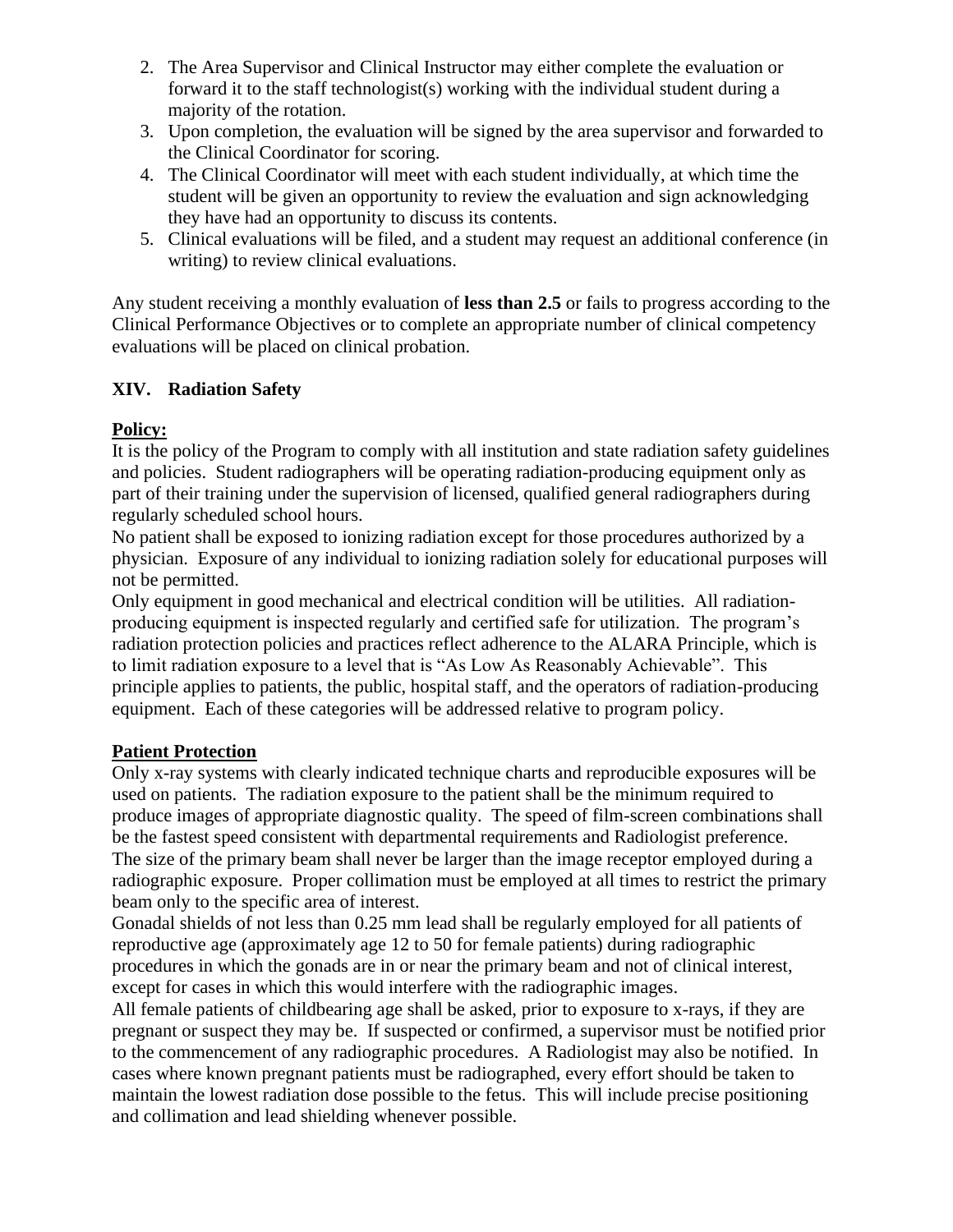Immobilization devices shall be employed when necessary to prevent the need for repeat exposures due to patient motion. The patient's family, with the exception of pregnant females, will be allowed in the radiographic room only under special circumstances. These individuals must be provided with the protective apparel and instructed on radiation protection practices prior to any radiographic exposure. Effective communication will be utilized to ensure patient cooperation with positioning and procedural needs, thus reducing the possibility of repeat radiographic exposures.

Radiographs may only be repeated in the presence of a qualified, licensed general radiographer in accordance with program supervision policies (see Repeat Radiograph policy).

#### **Student Radiation Protection**

Whenever possible, students assisting in radiographic procedures must remain behind protective barriers. Students that may be exposed to scattered radiation during fluoroscopic studies will be provided with lead-impregnated protective apparel of not less than 0.25 mm Pb equivalence. In addition to a lead apron, a thyroid shield will also be provided to individuals who could receive a dose in excess of 0.2 rem in any one-month period or a total dose of 1 rem per year. During radiographic procedures, all students shall be positioned such that the primary beam will not strike any part of their body.

Whenever a patient or film must be held in place during exposure, mechanical devices must be employed. Student radiographers shall never be used for the purpose of holding patients or films during exposures.

Portable radiographic equipment shall be provided with an exposure switch cable that will permit the student to make an exposure at a distance of at least 12 feet from the tube head and from the patient. Regardless of the distance from the tube and patient during portable examinations, a lead apron must be worn. No exceptions to this policy will be made. Pregnant students are encouraged to notify the Program Director in writing if a pregnancy is suspected or confirmed. Please refer to the Declared Pregnant Student Radiographer Policy for additional information.

All student radiographers will be issued a whole-body dosimeter in the form of a film badge.

- a. The film badge shall be worn at the collar level
- b. When a lead apron is worn, the film badge must be located on the outside of the apron during exposures.
- c. Film badge reports will be made available to students for inspection and signing indicating that they have had an opportunity to inspect the readings.
- d. Students receiving radiation exposures will be counseled by either the Program Director or Radiation Safety Officer as to the source of exposure and a review of basic radiation protection principles relative to their areas of assignment.
- e. The Radiation Safety Officer or his designee will also review radiation exposure reports on a monthly basis.
- f. The Program Director and the Radiation Safety Officer keep student exposure records indefinitely.
- g. In the event a film badge is lost or damaged, the Program Director must be notified immediately. Students will be responsible for the cost of replacement.

#### **Other Hospital Staff**

During portable examinations on patient floors, intensive care and other areas of the hospital, the student radiographer must be aware of other hospital staff at all times. The student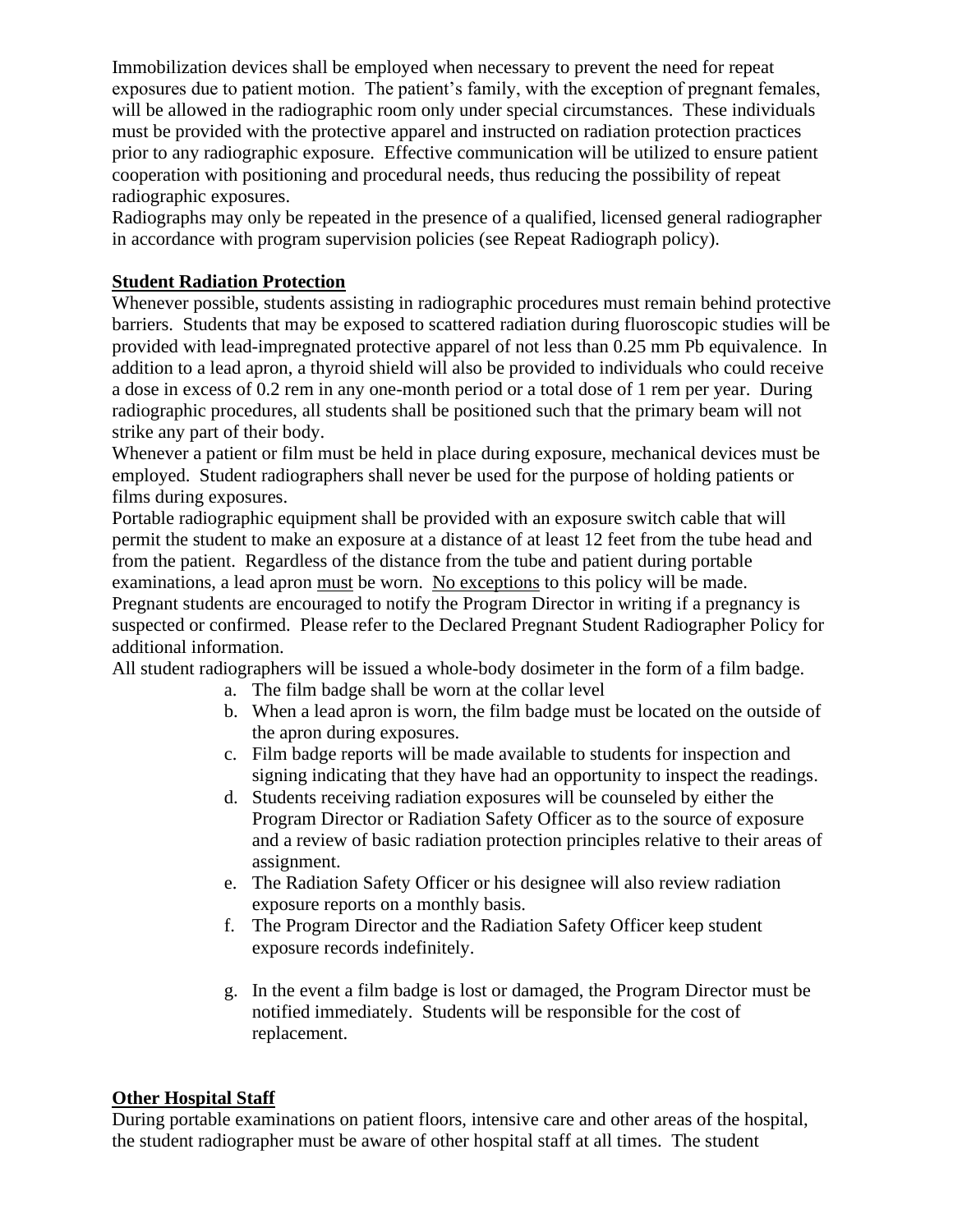radiographer must announce that an x-ray exposure is about to be made in an effort to allow hospital staff and nurses an opportunity to increase their distance from the immediate area. Those staff members not permitted to leave the immediate area (less than 6.5 feet from the patient being radiographed) must be provided protective apparel or a portable shield for protection during the exposure. Failure to comply with this policy can result in serious consequences including expulsion from the program for failure to exercise proper radiation safety practices.

#### **XV. Declaration of Pregnancy**

#### **Policy:**

It is the policy of the Program in Radiologic Sciences to comply with all federal regulations regarding disclosure of pregnancy by the student radiographer. If a female student becomes pregnant (or suspects she may be pregnant), it is recommended that she notify the Program Director as soon as possible in writing. Disclosure of pregnancy status is voluntary. Every effort will be made to protect the health of the student and developing fetus. Furthermore, all enrolling females will be made aware of this policy during program information sessions. **Procedure:**

- 1. If the student decides to disclose, the notification must be in writing and will include the estimated date of conception and projected due date.
- 2. The program Director will immediately order the appropriate radiation monitoring badge. The determination of the student's ability to engage in didactic and clinical education will be determined ultimately by the student and her physician. Input from the Program Director and Radiation Safety Office should also be considered.
- 3. Following written documentation from her physician that she is permitted to continue clinical activities, the students will meet the Program Director to discuss educational options. Each pregnant student will be handled on a case-by-case basis. Option included, but are not limited to, the following:
	- a. Continue without modification
	- b. Continue on with the didactic portion of the program and take a leave- of absence, with continuation of the clinical portion of the program following delivery.
	- c. Continue on with didactic and clinical education portions of the program, but with an altered rotation schedule so as to ensure the lowest possible radiation dose to the developing fetus. As a result, altered rotation schedules may prevent the student from participating in fluoroscopy, mobile, surgical, and special procedure examinations.
	- d. If a pregnant student radiographer is able to continue with the clinical portion of the program, she will be provided a second fetal dosimeter to be worn at waist level.
	- e. Program officials will closely monitor both the student and fetal exposures, any radiation exposure shown on monitoring reports may result in a conference between the student, Radiation Safety Officer, and Program Director to evaluate continuation with clinical activities relative to risk of radiation exposure; at the discretion of the student.
	- f. Following delivery, the student can be assigned to the clinical areas of fluoroscopy, mobile and surgical radiography and special procedures to ensure completion of all necessary competency evaluations; should the student opted to skip those rotations during her pregnancy.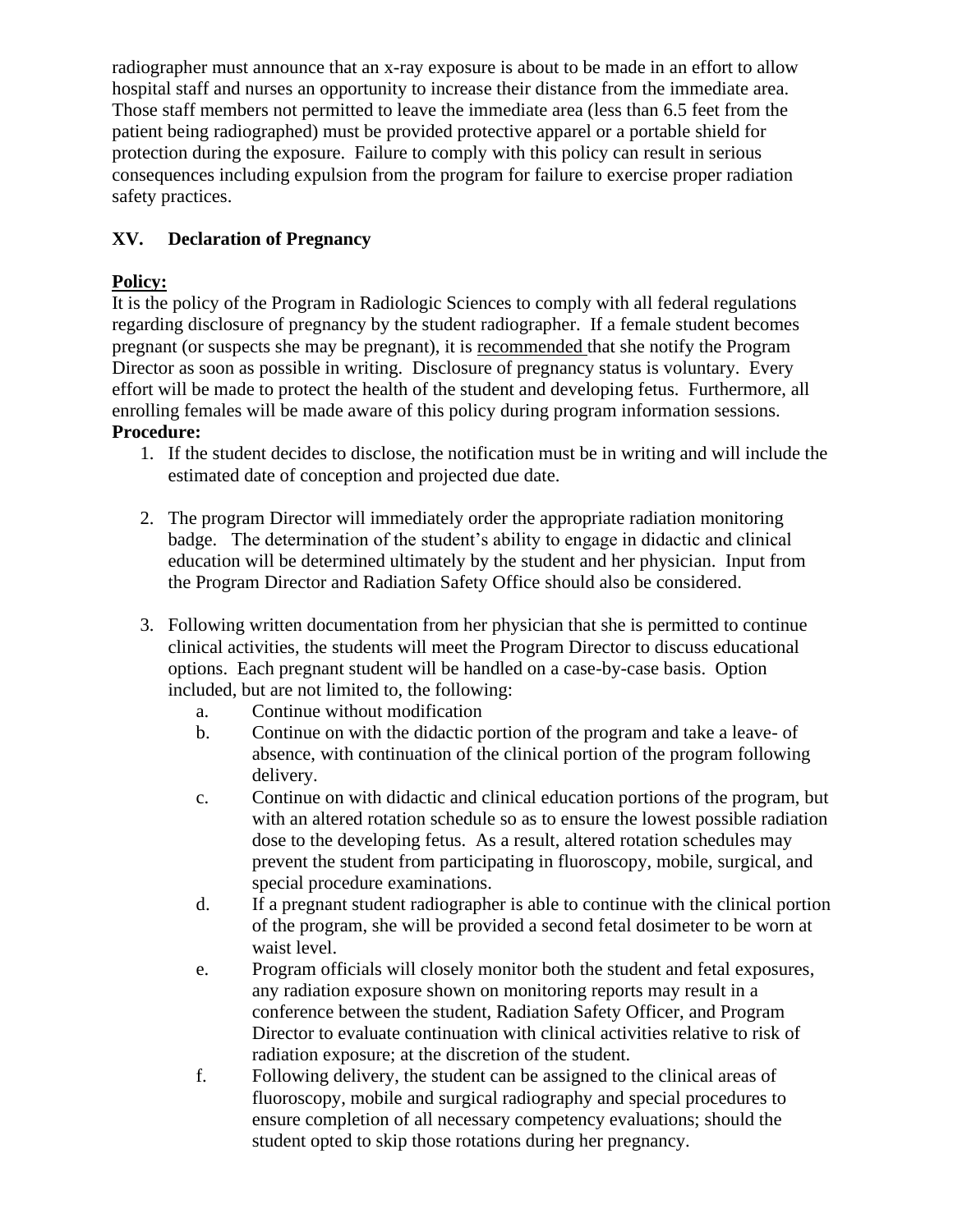#### **Additional Guidelines will be followed:**

- The second radiation dosimeter (fetal badge) should be worn at all times while in the clinical rotations areas.
- During all x-ray exposures, the pregnant student should remain behind fixed protective barriers.
- At no time will a student hold a patient during exposure.
- A student who does not declare her pregnancy will be treated as if she is not pregnant.
	- a. The ultimate decision on what education option to be taken will be made by the student and should depend upon physician recommendations, remaining length of the pregnancy, remaining program length, and input from the Program Director and/or clinical coordinator.
	- b. The obstetrician's recommendations will be followed in all cases when provided.
	- Time lost from the program will be up in terms of clinical hours before certification of graduation will be awarded.

Upon completion of a leave of absence, the student will be allowed to resume her studies without prejudice. In all cases, however the student must meet academic and clinical education standards. (See also Leave-of-Absence Policy).

#### **CLINICAL COMPETENCIES**

It is the expectation that all graduates of the RT programs will apply for the ARRT certification examination in Radiography. Therefore, Med Academy follows the clinical competency requirements as outlined by the ARRT. The following is an insert from the ARRT website that outlines the specific clinical competency requirements in order to meet examination eligibility requirements and successful program completion requirements. You may review the content of the ARRT requirements in their entirety by visiting the ARRT website: [https://www.arrt.org/docs/default-source/discipline-documents/radiography/rad-competency](https://www.arrt.org/docs/default-source/discipline-documents/radiography/rad-competency-requirements.pdf?sfvrsn=396002fc_24)[requirements.pdf?sfvrsn=396002fc\\_24.](https://www.arrt.org/docs/default-source/discipline-documents/radiography/rad-competency-requirements.pdf?sfvrsn=396002fc_24)

#### *Clinical Competency Requirements*

*The purpose of the clinical competency requirements is to verify that individuals certified and registered by the ARRT have demonstrated competency performing the clinical activities fundamental to a particular discipline. Competent performance of these fundamental activities, in conjunction with mastery of the cognitive knowledge and skills covered by the radiography examination, provides the basis for the acquisition of the full range of procedures typically required in a variety of settings. Demonstration of clinical competence means that the candidate has performed the procedure independently, consistently, and effectively during the course of his or her formal education. The following pages identify the specific procedures for the clinical competency requirements. Candidates may wish to use these pages, or their equivalent, to record completion of the requirements. The pages do NOT need to be sent to the ARRT.* 

#### *4.1 General Performance Considerations*

#### *4.1.1 Patient Diversity*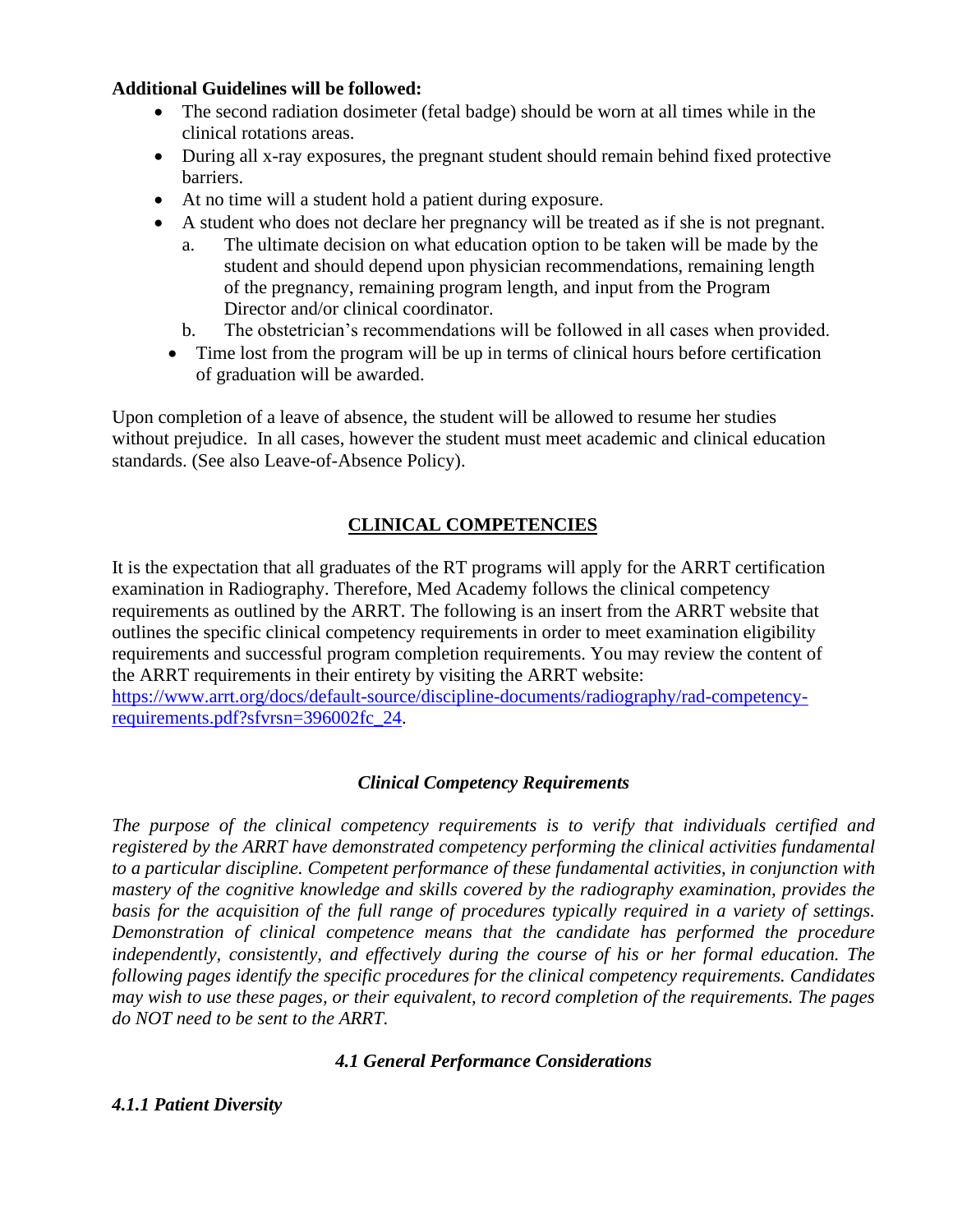*Demonstration of competence should include variations in patient characteristics such as age, gender, and medical condition.* 

#### *4.1.2 Simulated Performance*

*The ARRT requirements specify that certain clinical procedures may be simulated as designated in the specific requirements below. Simulations must meet the following criteria: • The candidate must simulate the procedure on another person with the same level of cognitive, psychomotor, and affective skills required for performing the procedure on a patient. Examples of acceptable simulation include positioning another person for a projection without actually activating the x-ray beam and performing venipuncture by demonstrating aseptic technique on another person, but then inserting the needle into an artificial forearm or suitable device; • The program director must be confident that the skills required to competently perform the simulated procedure will transfer to the clinical setting, and, if applicable, the candidate must evaluate related images.* 

#### *4.1.3 Elements of Competence*

*Demonstration of clinical competence requires that the program director or the program director's designee has observed the candidate performing the procedure independently, consistently, and effectively during the course of the candidate's formal educational program.* 

#### *4.2 Radiography-Specific Requirements*

*As part of the educational program, candidates must demonstrate competence in the clinical activities identified below: • Ten mandatory general patient care activities; • 37 mandatory imaging procedures; • 15 elective imaging procedures selected from a list of 34 procedures; • One of the 15 elective imaging procedures must be selected from the head section; and • Two of the 15 elective imaging procedures must be selected from the fluoroscopy studies section, one of which must be either upper GI or contrast enema.* 

#### *4.2.1 General Patient Care*

*Candidates must be CPR certified and demonstrate competence in the remaining nine patient care activities listed below. The activities should be performed on patients whenever possible, but simulation is acceptable.* 

#### *4.2.2 Imaging Procedures*

*Candidates must demonstrate competence in all 37 procedures identified as mandatory. Procedures should be performed on patients whenever possible. A maximum of eight mandatory procedures may be simulated if demonstration on patients is not feasible.* 

*Candidates must demonstrate competence in 15 of the 34 elective procedures. Candidates must select at least one of the 15 elective procedures from the head section. Candidates must select either upper GI or contrast enema plus one other elective from the fluoroscopy section as part of the 15 electives. Elective procedures should be performed on patients whenever possible. If demonstration on patients is not feasible, electives may be simulated.* 

*Institutional protocol will determine the positions and projections used for each procedure.* 

*Demonstration of competence must include: • patient identity verification • examination order verification; • patient assessment; • room preparation; • patient management; • equipment operation;*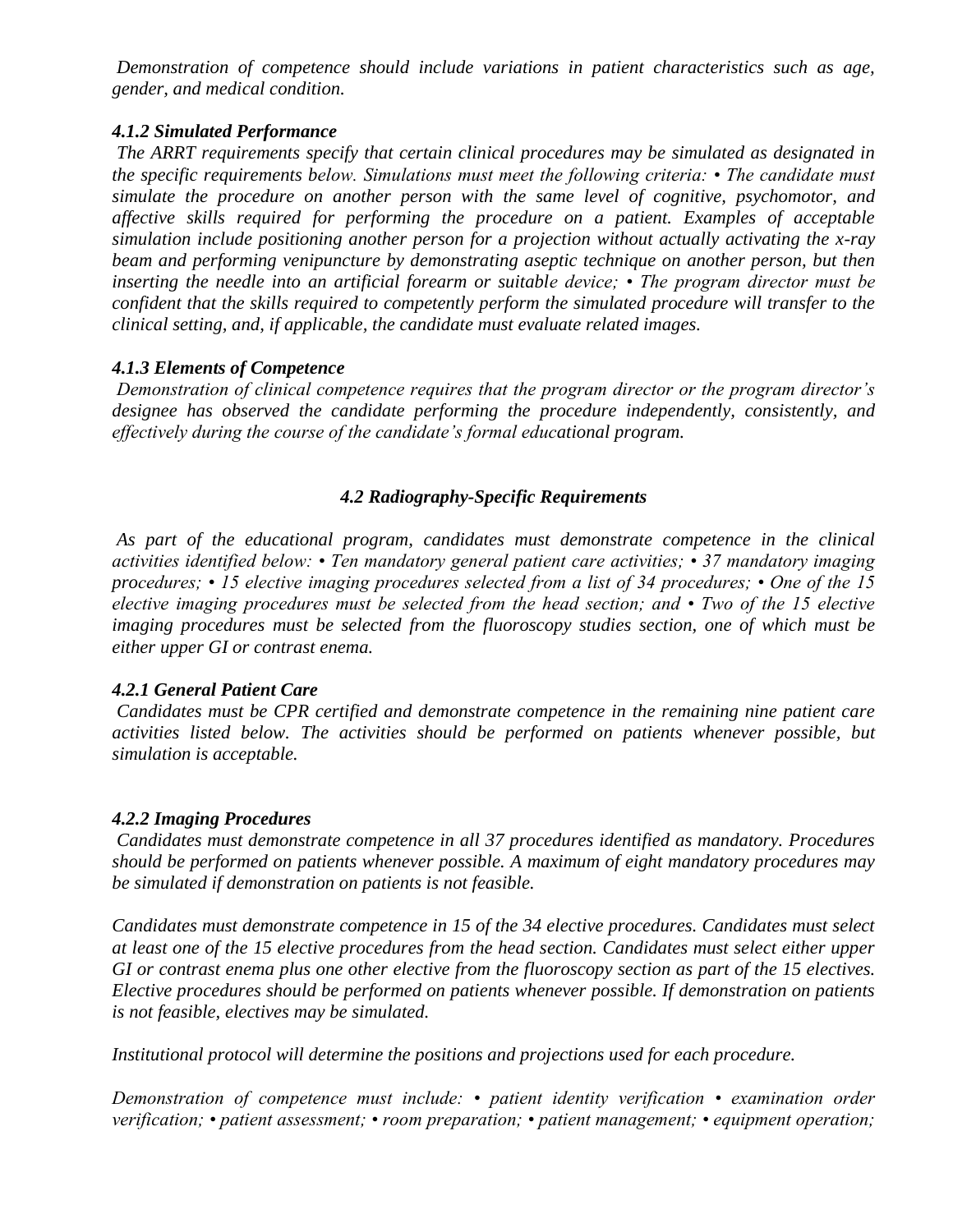*• technique selection; • patient positioning; • radiation safety; • imaging processing; and • image evaluation.* 

During clinical orientation, students will be provided with a detailed list of procedures that must be completed. This procedures list will be used to document your successful completion and competency, as deemed by the clinical preceptor. This list must be completed in its entirety in order to graduate from the program.

#### **CLINICAL GRADING SYSTEM**

| <b>Grading Criteria:</b> | The final grade will be based on: |     |
|--------------------------|-----------------------------------|-----|
|                          | Attendance:                       | 25% |
|                          | Clinical Performance              | 25% |
|                          | <b>Clinical Competencies</b>      | 50% |

**Grading System:**

| Score / Final Average: | Letter Grade: |
|------------------------|---------------|
| $90\% - 100\%$         | А             |
| 80% - 89%              | B             |
| 70% - 79%              | $\Gamma$      |
| Below 70%              | F             |
| Incomplete             |               |
| Withdraw               | W             |

#### **Clinical Attendance**

#### **Course Attendance:**

Attendance to Clinical Externship is mandatory. Students must complete a minimum of 20 hours per week during this class.

Student must turn in the attendance log and the procedures log in a monthly basis The attendance log must include the date, starting and ending time, total number of hours per day and must be signed by the supervising technologist.

• The procedures log must include: procedure performed, date, start and completion time, scan type, and if it was observed (O), or performed under direct supervision (DS) or indirect supervision (IS).

Students must complete the clinical training within a twelve (12) months period unless unusual circumstances occurs. Extensions to the length of training due to unusual circumstances that must be approved by Program Director.

If student does not complete the required number of hours during schedule time, three (3) things might happen:

- First, the student will have to find his own place to complete the remaining hours. The school must approve clinical site and obtain an affiliation Agreement or
- Second, the student must paid an additional \$500 fee to the school per every additional month required for the student to complete the training or
- Third, the student will be withdraw from the program.

#### **Attendance Reports:**

Clinical attendance logs must be completed daily. Students not recording attendance daily in the attendance log will count as an absence.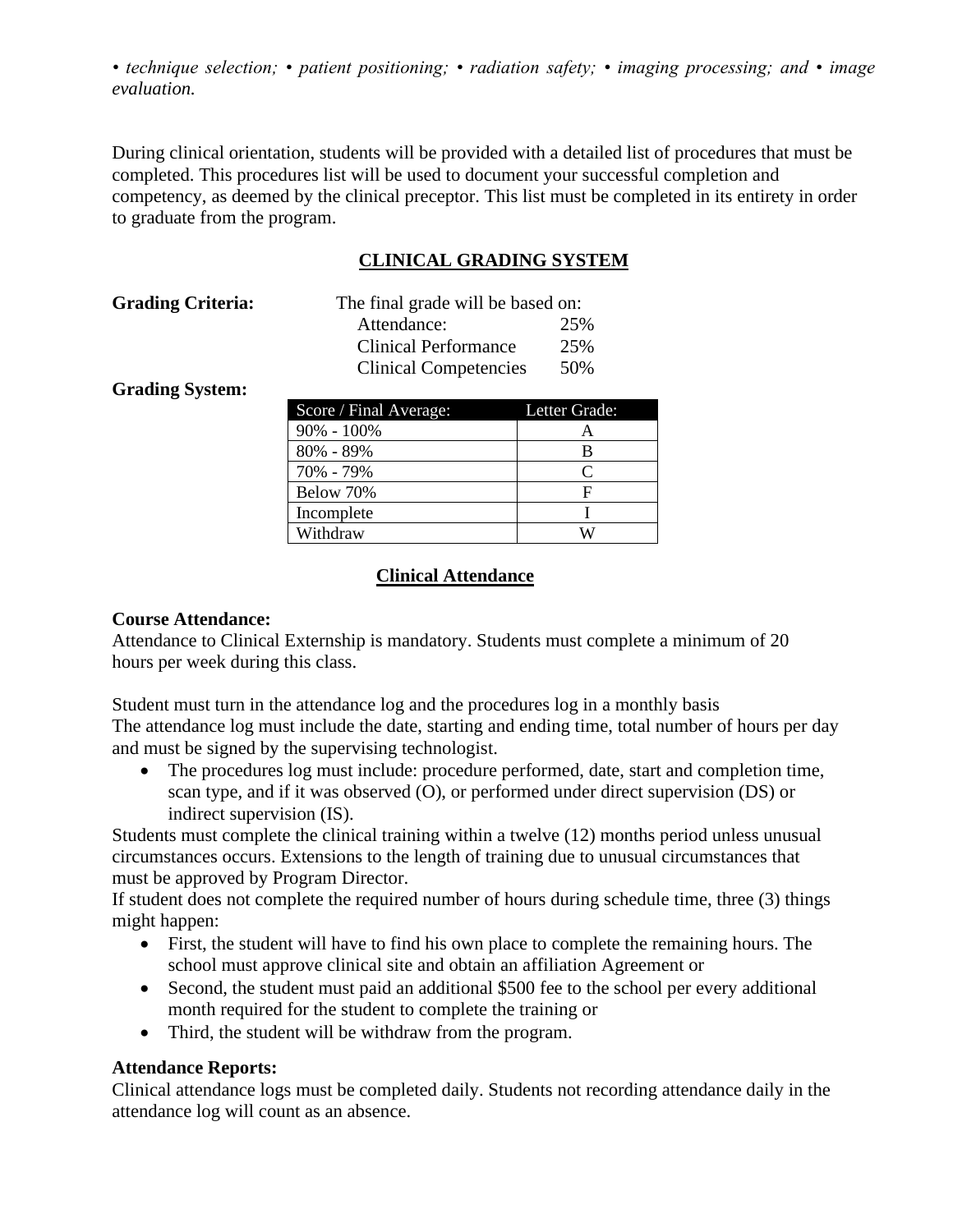Attendance log is to be at the clinical site at all times. Under no circumstances (except if requested by a school official) the student will remove the attendance log from the facility. If attendance log is not at the clinical site at the time of clinical coordinator visit, the attendance for that period will not count, and the student will be marked absent.

If student is attending more than one facility, the student must have an individual attendance log for each site.

The procedures log must be completed daily. Students who do not complete the procedures log on a daily basis will also be considered absent for those days, even if the attendance log is completed.

Students accumulating three (3) absences will be subject to disciplinary action. Students failing to comply with the above process in three (3) occasions, will automatically be terminated from the program.

#### **Course Schedule:**

The clinical hours schedule depends on the assigned facility hours of operation. School guarantees clinical hours during weekdays, Monday through Friday during office business hours (7 am to 5 pm). Students will select facility, day, and time desire to attend. Med Academy will decide student schedule based on availability.

#### **Clinical Performance**

#### **Quarterly Performance Evaluation**

Every three months the student will be evaluated by the clinical supervisor. This evaluation includes:

- Punctuality
- Readily and availability
- Uniform and appearance
- Professionalism and manners
- Interest in learning and Improvement
- Environmental care

#### **Affiliated Clinical Sites**

- Palm Springs Hospital
- Larkin Hospital
- La Colonia Medical Centers
- Vital Imaging
- Universal Imaging
- Lakes Radiology
- Medical City
- Doral Medical Imaging

#### **Clinical Site Orientation**

Every student will receive a clinical orientation every time the student starts a clinical rotation in a new affiliated clinical site. This orientation will be conducted by the clinical coordinator and the clinical site student supervisor.

The clinical orientation will include:

- Introduction to the staff members and managers
- Tour of the facility
- Review of the clinical site privacy policy
- Review of the institution general health and safety plans
- Review of allergic reactions policies and procedures
- Review of the safety policies and procedures
- Review of the equipment, and patient protection

#### **Clinical Site Visit Report**

A clinical site visit report will be completed by the clinical coordinator every time he or she visits the clinical site. This report will include: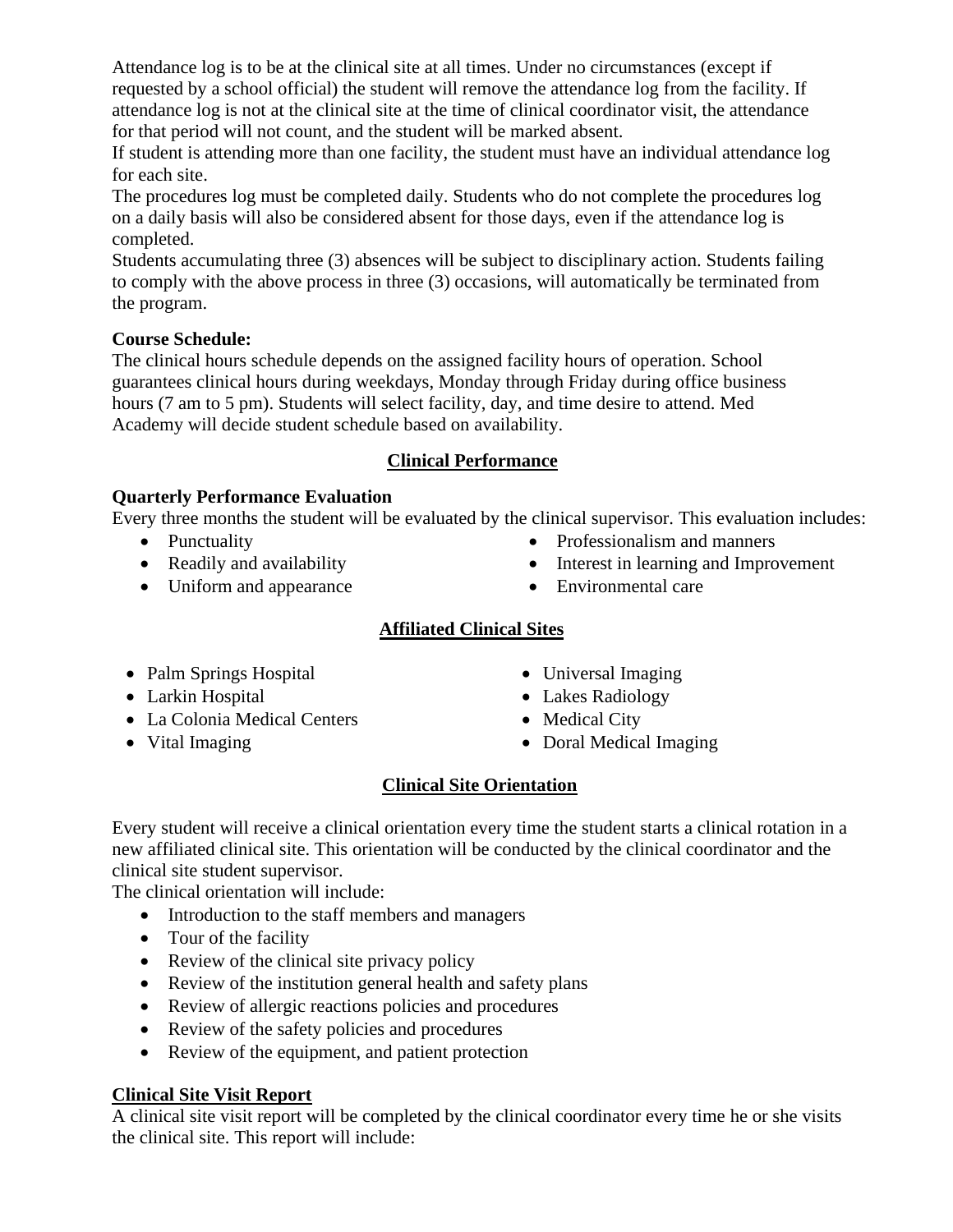- Was the student present at the clinical site on schedule day
- Was the student properly dressed according to the school uniform policy
- The clinical instructor and other staff members provide a positive feedback from the student
- Is the student showing progress on training and performing to the level of training?
- Is the student providing satisfactory patient care according to the level of training?
- Is the student taking care of the equipment and maintaining a clean environment?

#### **Student Guidelines**

- Wear School uniform at all times
- Wear School ID Badge at all times
- Wear Facility ID badge (If required)
- No cell phones, tablets or any other electronic device is permitted in the patient care area.
- Student in need of making a phone call must ask for permission and step out the patient care area.

#### **Notifications**

- Students must notify the clinical coordinator in advance of any schedule change.
- Any schedule change must be approved by clinical coordinator and clinical instructor.
- Student must also notify the clinical coordinator and clinical instructor if not attending to training in any particular day(s).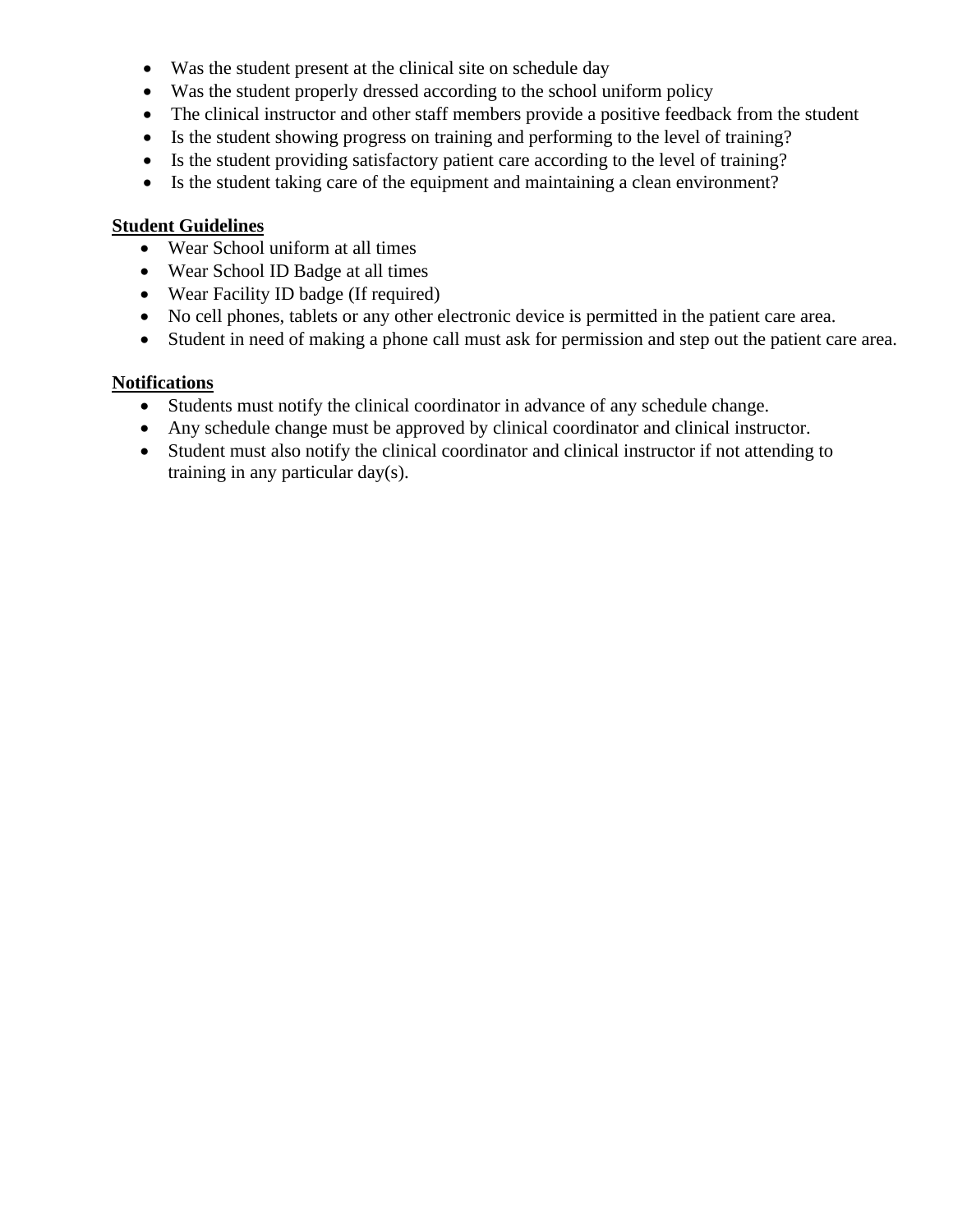# **CLINICAL FORMS**

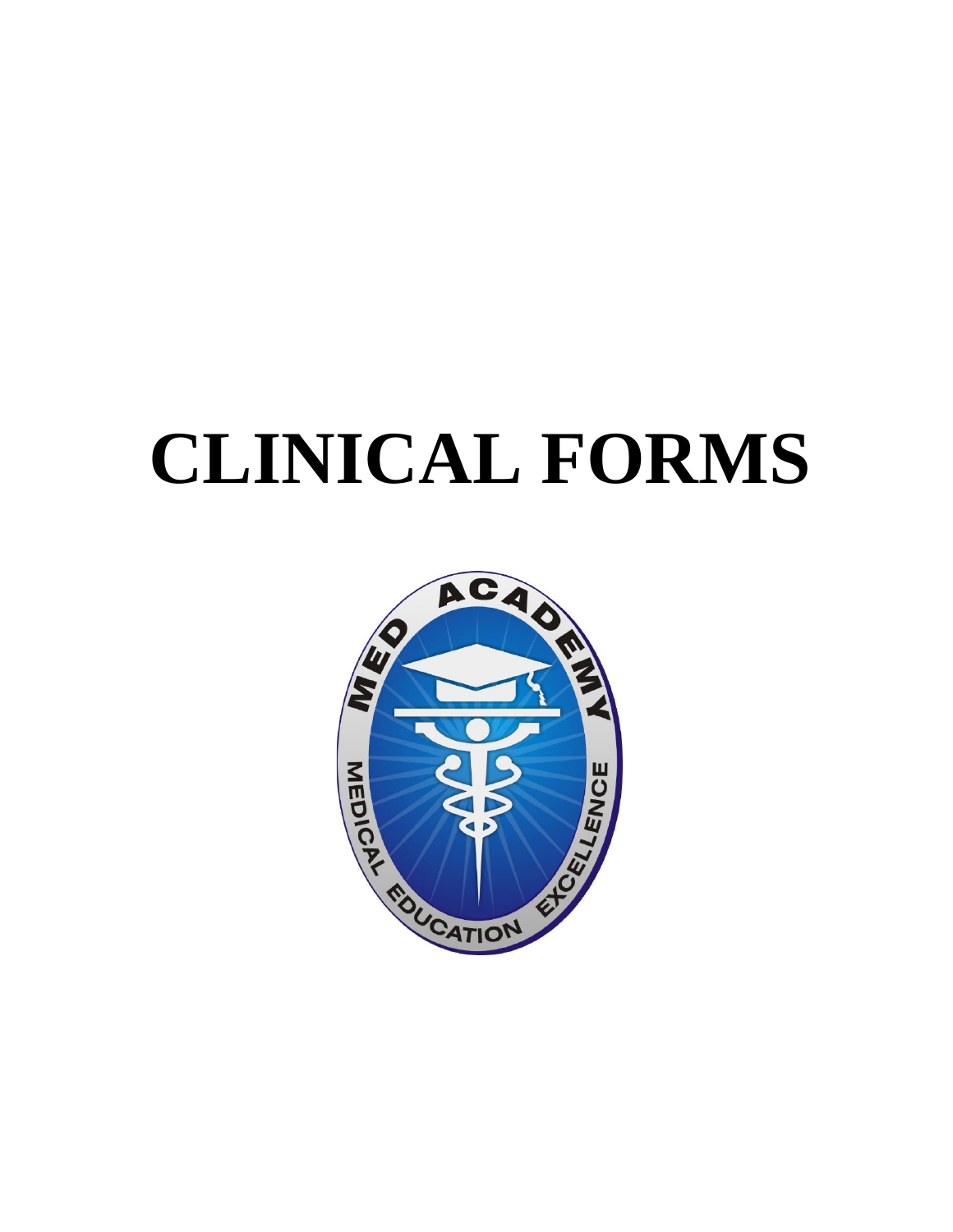**3418 West 84th Street, Suite 106 Hialeah, FL 33018** 

## **Program in Radiology Technology**

## **Attendance Log Sheet (Form 301)**

**Student Name: \_\_\_\_\_\_\_\_\_\_\_\_\_\_\_\_\_\_\_\_\_\_\_\_\_\_\_\_\_\_ Clinical Site: \_\_\_\_\_\_\_\_\_\_\_\_\_\_\_\_\_\_\_\_\_\_\_\_\_\_\_\_\_\_\_\_**

| <b>Date</b> | <b>Starting</b><br>Time | <b>Ending</b><br>Time | Total $#$ of<br><b>Hours</b> | <b>Instructor</b><br><b>Initials</b> |
|-------------|-------------------------|-----------------------|------------------------------|--------------------------------------|
| 1/10/2017   | $8:00~\mathrm{AM}$      | 4:00 PM               | $8\,$                        |                                      |
|             |                         |                       |                              |                                      |
|             |                         |                       |                              |                                      |
|             |                         |                       |                              |                                      |
|             |                         |                       |                              |                                      |
|             |                         |                       |                              |                                      |
|             |                         |                       |                              |                                      |
|             |                         |                       |                              |                                      |
|             |                         |                       |                              |                                      |
|             |                         |                       |                              |                                      |
|             |                         |                       |                              |                                      |
|             |                         |                       |                              |                                      |
|             |                         |                       |                              |                                      |
|             |                         |                       |                              |                                      |
|             |                         |                       |                              |                                      |
|             |                         |                       |                              |                                      |
|             |                         |                       |                              |                                      |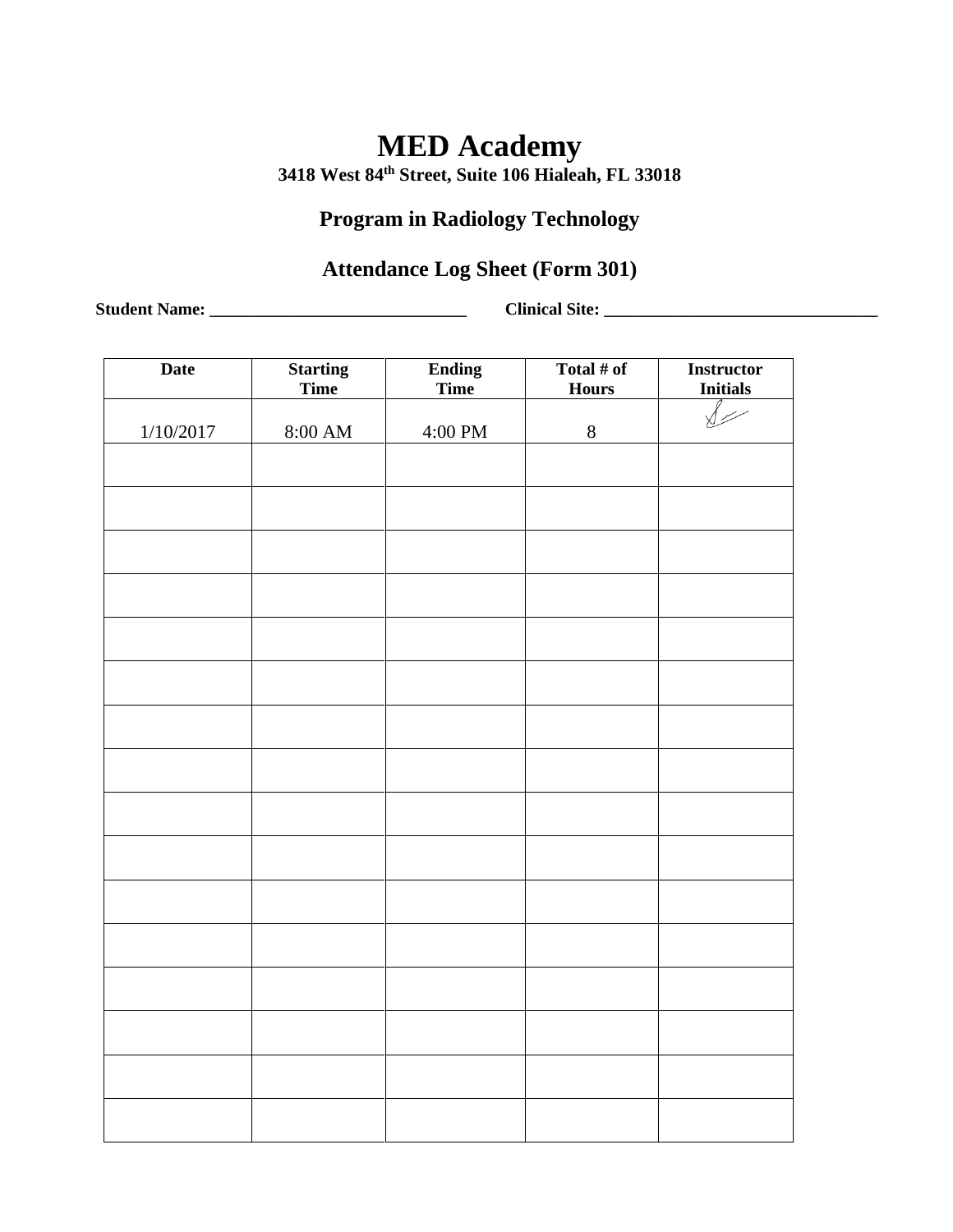### **MED Academy 3418 West 84th Street, Suite 106 Hialeah, FL 33018**

#### **Clinical Instructor Evaluation (Form 303)**

Clinical Instructor: \_\_\_\_\_\_\_\_\_\_\_\_\_\_\_\_\_\_\_\_\_\_\_\_\_\_\_\_ Evaluator: \_\_\_\_\_\_\_\_\_\_\_\_\_\_\_\_\_\_\_\_\_\_\_\_\_\_

Date of Evaluation: \_\_\_\_\_\_\_\_\_\_\_\_\_

Purpose: The purpose of this evaluation is to provide feedback of faculty classroom presentation, student interaction, lecture preparation, and other pertinent elements necessary for optimal class facilitation. This evaluation is to be used as a performance evaluation tool for professional improvement and to ensure that faculty are meeting expected instructional standards.

#### **Performance Standards**

| Clinical Instructor demonstrates efficiency of:                                                                                               | Exceeds  | Meets    | <b>Below</b> |
|-----------------------------------------------------------------------------------------------------------------------------------------------|----------|----------|--------------|
|                                                                                                                                               | Standard | Standard | Standard     |
| The instructor was on time and readily available during clinic hours.<br>1.<br>Comments:                                                      |          |          |              |
| The instructor was responsible for including conference time in this clinic<br>2.<br>(rotation).<br>Comments:                                 |          |          |              |
| 3.<br>The instructor displayed a courteous and professional manner toward the student<br>and the patients.<br>Comments:                       |          |          |              |
| The instructor provided the student with clear, specific feedback about clinical<br>4.<br>performance.<br>Comments:                           |          |          |              |
| The instructor taught performance and thinking skills by assisting in the use of<br>5.<br>instruments and giving demonstrations.<br>Comments: |          |          |              |
| The instructor had expertise in the clinic areas assigned.<br>6.<br>Comments:                                                                 |          |          |              |

\_\_\_\_\_\_\_\_\_\_\_\_\_\_\_\_\_\_\_\_\_\_\_\_\_\_\_\_\_\_\_\_\_\_\_\_\_\_\_\_\_\_\_\_\_\_\_\_\_\_\_\_\_\_\_\_\_\_\_\_\_\_\_\_\_\_\_\_\_\_\_\_\_\_\_\_\_\_\_\_\_\_\_\_\_\_\_\_\_\_\_\_\_\_

\_\_\_\_\_\_\_\_\_\_\_\_\_\_\_\_\_\_\_\_\_\_\_\_\_\_\_\_\_\_\_\_\_\_\_\_\_\_\_\_\_\_\_\_\_\_\_\_\_\_\_\_\_\_\_\_\_\_\_\_\_\_\_\_\_\_\_\_\_\_\_\_\_\_\_\_\_\_\_\_\_\_\_\_\_\_\_\_\_\_\_\_\_\_ \_\_\_\_\_\_\_\_\_\_\_\_\_\_\_\_\_\_\_\_\_\_\_\_\_\_\_\_\_\_\_\_\_\_\_\_\_\_\_\_\_\_\_\_\_\_\_\_\_\_\_\_\_\_\_\_\_\_\_\_\_\_\_\_\_\_\_\_\_\_\_\_\_\_\_\_\_\_\_\_\_\_\_\_\_\_\_\_\_\_\_\_\_\_

Overall Comments:

Instructor Signature: \_\_\_\_\_\_\_\_\_\_\_\_\_\_\_\_\_\_\_\_\_\_\_\_\_\_\_\_\_\_\_\_\_\_\_\_\_\_ Date: \_\_\_\_\_\_\_\_\_\_\_\_\_\_\_\_\_\_\_\_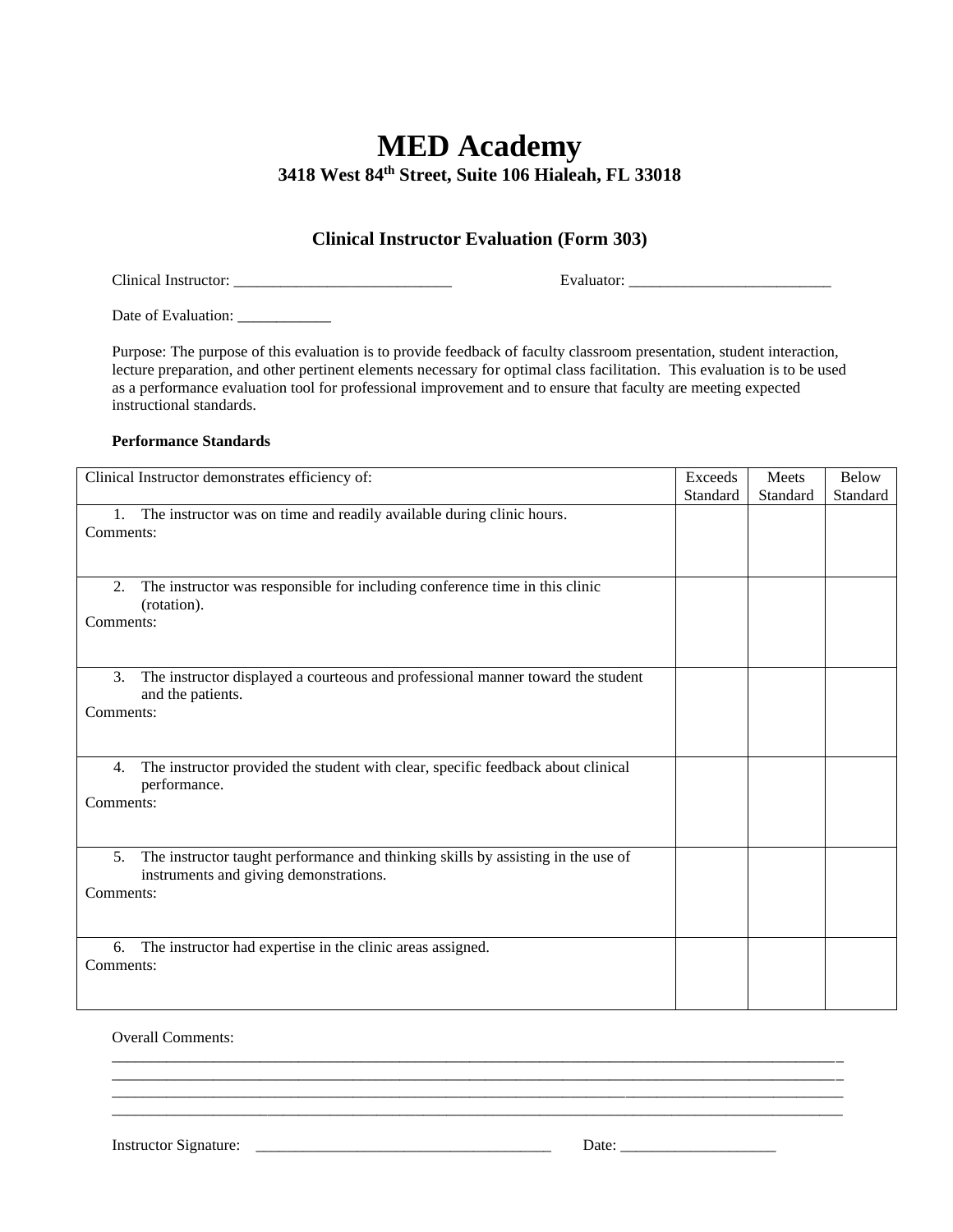**3418 West 84th Street, Suite 106 Hialeah, FL 33018** 

#### **Clinical Competency Procedure (Form 304)**

Student Name: \_\_\_\_\_\_\_\_\_\_\_\_\_\_\_\_\_\_\_\_\_\_\_ Date: \_\_\_\_\_\_\_\_\_\_\_\_\_\_\_\_\_\_\_\_\_\_\_\_\_

Evaluated by: \_\_\_\_\_\_\_\_\_\_\_\_\_\_\_\_\_\_\_\_\_\_\_\_ Procedure: \_\_\_\_\_\_\_\_\_\_\_\_\_\_\_\_\_\_\_\_

Pass Equivalent (6.66) Fail (0) Competency Grade: \_\_\_\_\_\_\_\_

| Item#          | Description                                                                                                                                                             | Pass | Fail |
|----------------|-------------------------------------------------------------------------------------------------------------------------------------------------------------------------|------|------|
| 1              | Patient Identification: Identify the patient with more than one source (name, picture ID,<br>wrist band)                                                                |      |      |
| $\overline{2}$ | Patient assessment and safety: patient interview, safety questionnaire assessment, and<br>anti-noise devices                                                            |      |      |
| 3              | Standard (Universal) precautions                                                                                                                                        |      |      |
| 4              | Patient communication: clear and concise directions for patient to understand and<br>follow                                                                             |      |      |
| 5              | Patient monitoring: monitor the patient during procedure                                                                                                                |      |      |
| 6              | Evaluation of the doctor's order: type of exam, patient history,                                                                                                        |      |      |
| $\overline{7}$ | Equipment manipulation: X-Ray tube, patient table, bucky.                                                                                                               |      |      |
| 8              | Position skills: patient position, landmark selection, patient comfort                                                                                                  |      |      |
| 9              | Imaging Technique: KVP, MAS selection depending on body part and patient body<br>habits.                                                                                |      |      |
| 10             | Anatomic coverage: demonstrate required anatomy-anatomic structures optimally                                                                                           |      |      |
| 11             | Optimal image production/quality.                                                                                                                                       |      |      |
| 12             | Performance speed: exam performed within reasonable time frame within consideration<br>of the level of difficulty of procedure and patient condition                    |      |      |
| 13             | Anatomy identifier: ability to identify anatomic structures in radiology images                                                                                         |      |      |
| 14             | Caring disposition: demonstrate compassion and empathy for the patient's condition<br>and vulnerable state. Exhibits understanding, knowledge and gentle care.          |      |      |
| 15             | Post examination follow-up: assist the patient off the table, communicate proper post-<br>examination instruction, direct patient to dressing are/exit, clean exam room |      |      |

\_\_\_\_\_\_\_\_\_\_\_\_\_\_\_\_\_\_\_\_\_\_\_\_\_\_\_\_\_\_\_\_\_\_\_\_\_\_\_\_\_\_\_\_\_\_\_\_\_\_\_\_\_\_\_\_\_\_\_\_\_\_\_\_\_\_\_\_\_\_\_\_

\_\_\_\_\_\_\_\_\_\_\_\_\_\_\_\_\_\_\_\_\_\_\_\_\_\_\_\_\_\_\_\_\_\_\_\_\_\_\_\_\_\_\_\_\_\_\_\_\_\_\_\_\_\_\_\_\_\_\_\_\_\_\_\_\_\_\_\_\_\_\_\_

\_\_\_\_\_\_\_\_\_\_\_\_\_\_\_\_\_\_\_\_\_\_\_\_\_\_\_\_\_\_\_\_\_\_\_\_\_\_\_\_\_\_\_\_\_\_\_\_\_\_\_\_\_\_\_\_\_\_\_\_\_\_\_\_\_\_\_\_\_\_\_\_

#### Comments: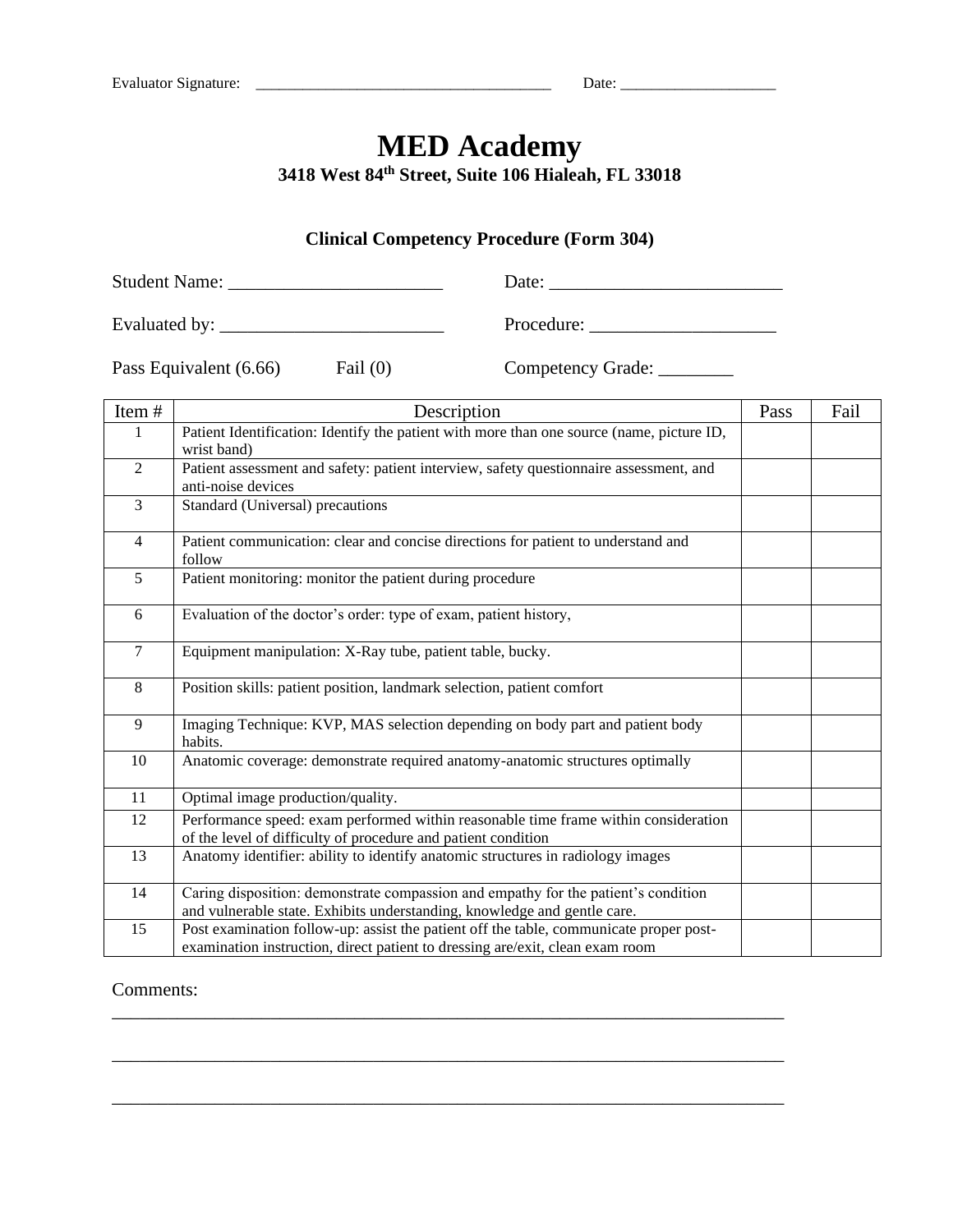**3418 West 84th Street, Suite 106 Hialeah, Fl 33018** 

## **Clinical Site Orientation (Form 305)**

**Clinical Site: \_\_\_\_\_\_\_\_\_\_\_\_\_\_\_\_\_\_\_\_\_\_\_\_\_\_\_ Date: \_\_\_\_\_\_\_\_\_\_\_\_\_\_\_**

**Student Name: \_\_\_\_\_\_\_\_\_\_\_\_\_\_\_\_\_\_\_\_\_\_\_\_\_\_\_\_\_\_\_\_\_\_\_\_\_\_\_\_\_\_\_\_\_\_\_\_**

| 1. | Introduction to staff members and management.         |  |
|----|-------------------------------------------------------|--|
| 2. | Tour of the facility.                                 |  |
| 3. | Review of clinical site privacy policy.               |  |
| 4. | Review of institution general health and safety plans |  |
|    | Employee first aid<br>a.                              |  |
|    | Material Safety Data Sheet<br>b.                      |  |
|    | Fire plan<br>c.                                       |  |
|    | Evacuation plan<br>d.                                 |  |
|    | Disaster<br>e.                                        |  |
| 5. | Review of allergic reaction policies and procedures.  |  |
|    | Supervising physician contact information<br>a.       |  |
|    | Allergic reaction kit<br>$b$ .                        |  |
|    | Vital sign monitoring equipment<br>c.                 |  |
|    | d.<br>Oxygen access                                   |  |
|    | Suction equipment<br>e.                               |  |
| 6. | Review safety policies and procedures.                |  |
|    | Screening process<br>a.                               |  |
|    | Safety questionnaire<br>b.                            |  |
|    | <b>Reference Manual for RT</b><br>c.                  |  |
|    | d.<br>RT compatible equipment                         |  |
|    | RT patients dress code<br>e.                          |  |
| 7. | Review of RT equipment, and patient protection.       |  |
|    | Application of immobilization devices<br>a.           |  |
|    | Collimation<br>b.                                     |  |
|    | Patient table<br>$\mathbf{c}$ .                       |  |
|    | d.<br>Stretchers and or wheelchair                    |  |
|    | Patient protection equipment<br>e.                    |  |
|    | f.<br>Contrast media and IV kit                       |  |
|    |                                                       |  |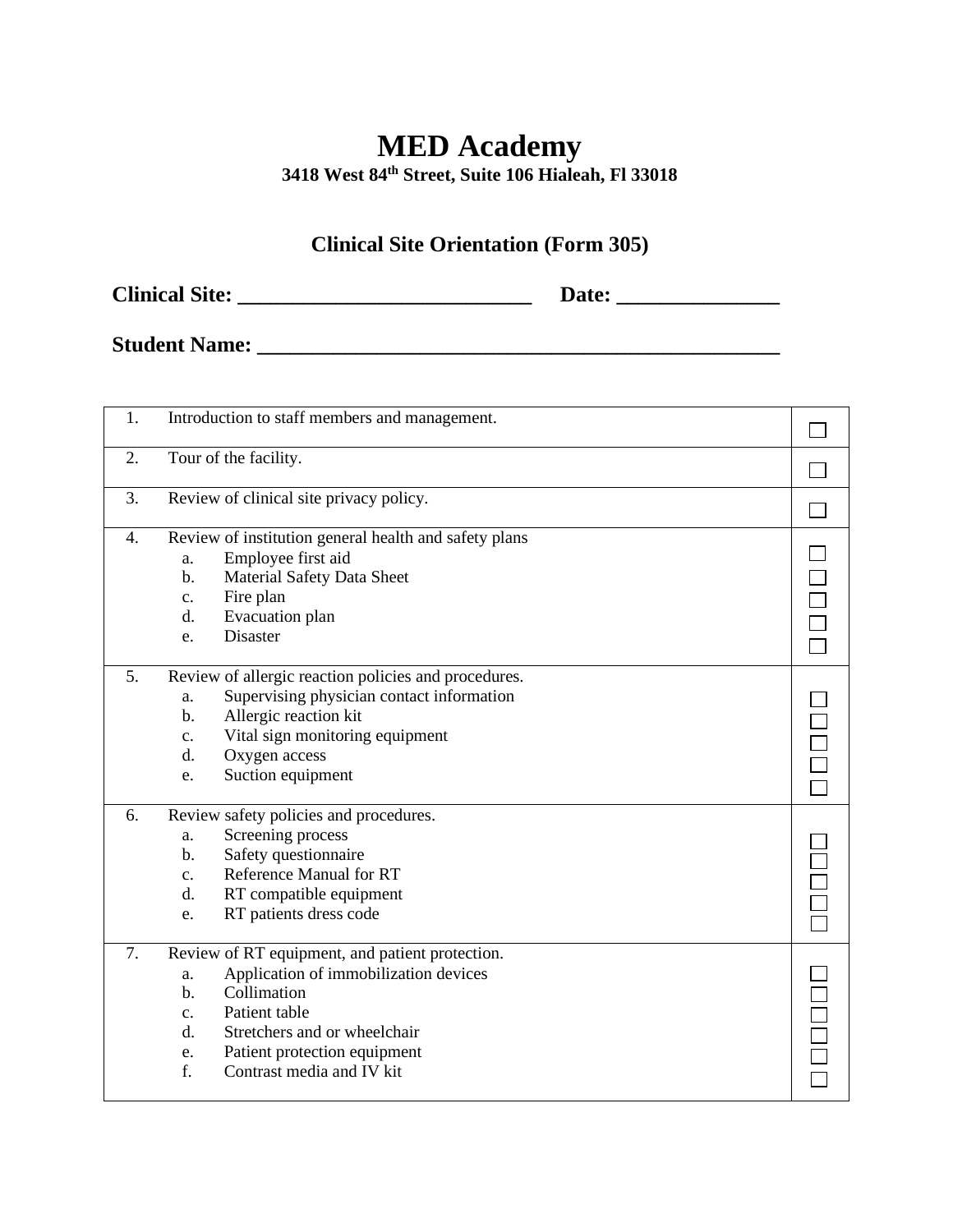**3418 West 84th Street, Suite 106 Hialeah, FL 33018** 

#### **Student Clinical Evaluation (Form 306)**

| <b>Evaluation Period:</b> |               |
|---------------------------|---------------|
| <b>Student Name:</b>      | Date:         |
| <b>Evaluated by:</b>      | <b>Grade:</b> |

**SA - Strongly Agree (10) A**  $-$  **Agree (7.5) N**  $-$  **Neutral (5) D**  $-$  **Disagree (2.5) SD**  $-$  **Strongly Disagree (0)** 

| <b>Ouestion</b>                                                                      | <b>SA</b> | A | N | D | <b>SD</b> |
|--------------------------------------------------------------------------------------|-----------|---|---|---|-----------|
| The student was on time for clinical training.                                       |           |   |   |   |           |
| The student was readily available during clinic hours.                               |           |   |   |   |           |
| The student wears the complete uniform and looks professional during clinical hours. |           |   |   |   |           |
| The student displayed a courteous and professional manner to patients.               |           |   |   |   |           |
| The student displayed a courteous and professional manner to staff members.          |           |   |   |   |           |
| The student shows interest in learning during the clinical training.                 |           |   |   |   |           |
| The student was on time back from breaks.                                            |           |   |   |   |           |
| The student shows improvement during this clinical training period.                  |           |   |   |   |           |
| The student took good care of the equipment during training.                         |           |   |   |   |           |
| The student maintained a clean environment in the MRI area during training.          |           |   |   |   |           |

\_\_\_\_\_\_\_\_\_\_\_\_\_\_\_\_\_\_\_\_\_\_\_\_\_\_\_\_\_\_\_\_\_\_\_\_\_\_\_\_\_\_\_\_\_\_\_\_\_\_\_\_\_\_\_\_\_\_\_\_\_\_\_\_\_\_\_\_\_\_\_\_\_\_\_\_\_\_

\_\_\_\_\_\_\_\_\_\_\_\_\_\_\_\_\_\_\_\_\_\_\_\_\_\_\_\_\_\_\_\_\_\_\_\_\_\_\_\_\_\_\_\_\_\_\_\_\_\_\_\_\_\_\_\_\_\_\_\_\_\_\_\_\_\_\_\_\_\_\_\_\_\_\_\_\_\_

\_\_\_\_\_\_\_\_\_\_\_\_\_\_\_\_\_\_\_\_\_\_\_\_\_\_\_\_\_\_\_\_\_\_\_\_\_\_\_\_\_\_\_\_\_\_\_\_\_\_\_\_\_\_\_\_\_\_\_\_\_\_\_\_\_\_\_\_\_\_\_\_\_\_\_\_\_\_

\_\_\_\_\_\_\_\_\_\_\_\_\_\_\_\_\_\_\_\_\_\_\_\_\_\_\_\_\_\_\_\_\_\_\_\_\_\_\_\_\_\_\_\_\_\_\_\_\_\_\_\_\_\_\_\_\_\_\_\_\_\_\_\_\_\_\_\_\_\_\_\_\_\_\_\_\_\_

\_\_\_\_\_\_\_\_\_\_\_\_\_\_\_\_\_\_\_\_\_\_\_\_\_\_\_\_\_\_\_\_\_\_\_\_\_\_\_\_\_\_\_\_\_\_\_\_\_\_\_\_\_\_\_\_\_\_\_\_\_\_\_\_\_\_\_\_\_\_\_\_\_\_\_\_\_\_

#### Comments: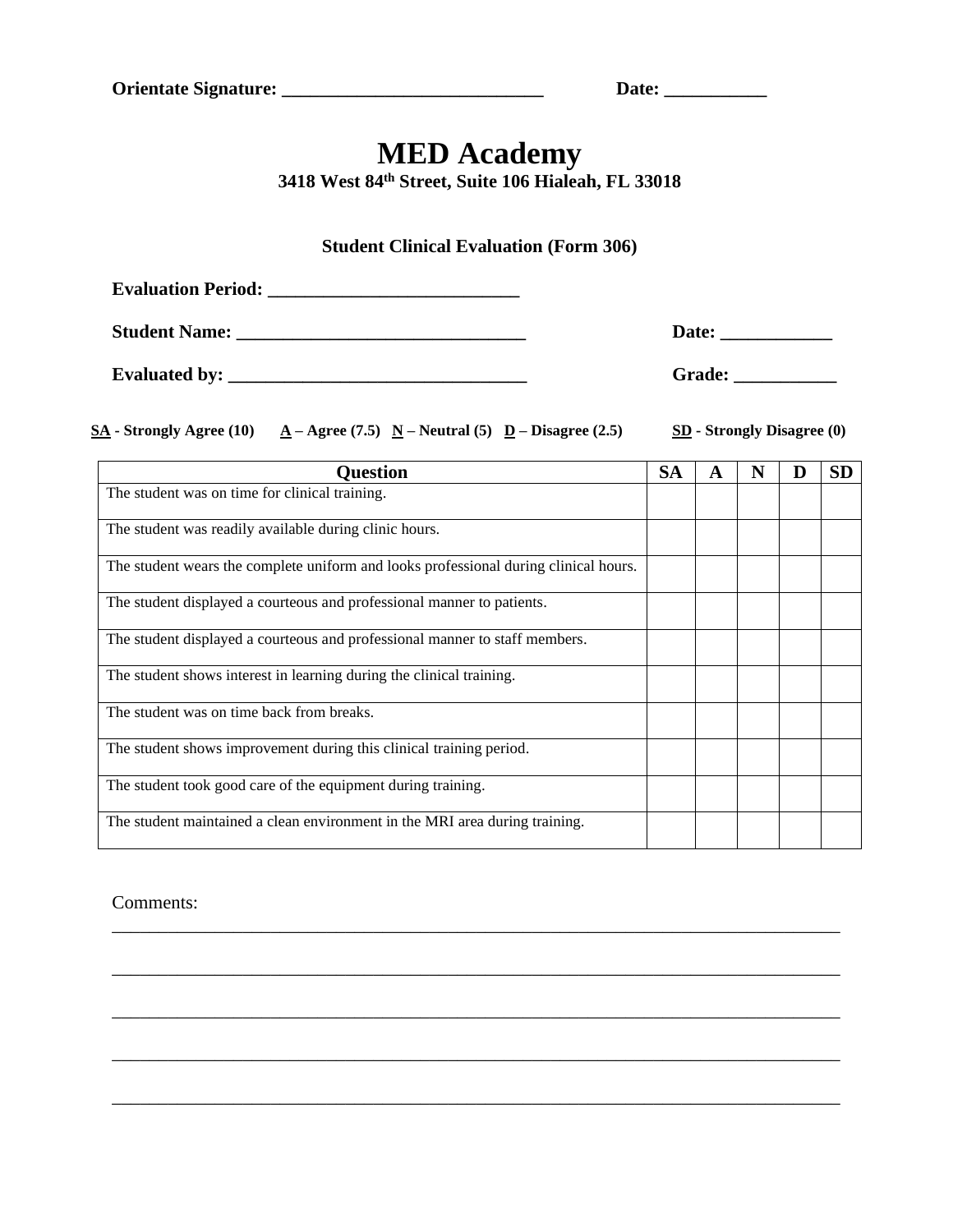**3418 West 84th Street, Suite 106 Hialeah, FL 33018** 

#### **Clinical Site Visit Report**

**Clinical Site: \_\_\_\_\_\_\_\_\_\_\_\_\_\_\_\_\_\_\_\_\_\_\_\_\_\_\_ Date: \_\_\_\_\_\_\_\_\_\_\_\_\_\_\_**

**Student Name: \_\_\_\_\_\_\_\_\_\_\_\_\_\_\_\_\_\_\_\_\_\_\_\_\_\_\_\_\_\_\_\_\_\_\_\_\_\_\_\_\_\_\_\_\_\_\_\_**

| <b>Topic</b>                                                                                      | Yes | N <sub>0</sub> |
|---------------------------------------------------------------------------------------------------|-----|----------------|
| The student was at the clinical site assigned on visited day<br>1.                                |     |                |
| 2.<br>The Student was properly dressed according to school uniform policy                         |     |                |
| The clinical instructor provided positive feedback of the student<br>3.                           |     |                |
| Staff members provided positive feedback of the student<br>4.                                     |     |                |
| The student is showing process in training<br>5.                                                  |     |                |
| The student is capable of performing RT procedures according to the level of<br>6.<br>training    |     |                |
| 7.<br>The student provides satisfactory patient care according to the level of training           |     |                |
| 8.<br>The student displayed a courteous and professional manner to patients and staff<br>members. |     |                |
| The student takes care of the equipment<br>9.                                                     |     |                |
| 10. The student maintains a clean environment                                                     |     |                |

\_\_\_\_\_\_\_\_\_\_\_\_\_\_\_\_\_\_\_\_\_\_\_\_\_\_\_\_\_\_\_\_\_\_\_\_\_\_\_\_\_\_\_\_\_\_\_\_\_\_\_\_\_\_\_\_\_\_\_\_\_\_\_\_\_\_\_\_\_\_\_\_\_\_\_\_\_\_ \_\_\_\_\_\_\_\_\_\_\_\_\_\_\_\_\_\_\_\_\_\_\_\_\_\_\_\_\_\_\_\_\_\_\_\_\_\_\_\_\_\_\_\_\_\_\_\_\_\_\_\_\_\_\_\_\_\_\_\_\_\_\_\_\_\_\_\_\_\_\_\_\_\_\_\_\_\_ \_\_\_\_\_\_\_\_\_\_\_\_\_\_\_\_\_\_\_\_\_\_\_\_\_\_\_\_\_\_\_\_\_\_\_\_\_\_\_\_\_\_\_\_\_\_\_\_\_\_\_\_\_\_\_\_\_\_\_\_\_\_\_\_\_\_\_\_\_\_\_\_\_\_\_\_\_\_ \_\_\_\_\_\_\_\_\_\_\_\_\_\_\_\_\_\_\_\_\_\_\_\_\_\_\_\_\_\_\_\_\_\_\_\_\_\_\_\_\_\_\_\_\_\_\_\_\_\_\_\_\_\_\_\_\_\_\_\_\_\_\_\_\_\_\_\_\_\_\_\_\_\_\_\_\_\_

Student Feedback:

**Clinical Coordinator Signature: \_\_\_\_\_\_\_\_\_\_\_\_\_\_\_\_\_\_\_\_\_\_\_\_\_ Date: \_\_\_\_\_\_\_\_\_\_\_\_**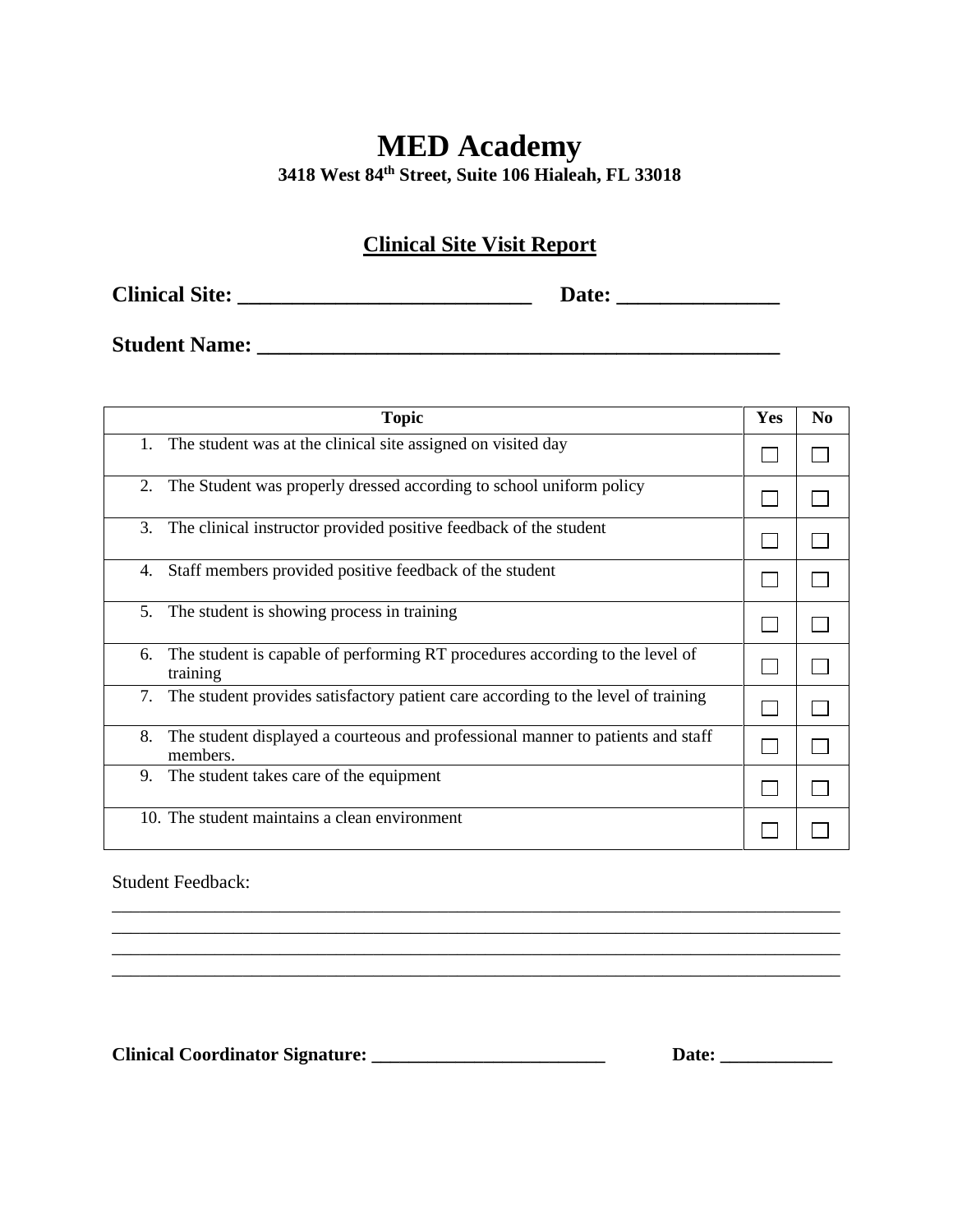## **MED Academy 3418 West 84th Street, Suite 106 Hialeah, FL 33018**

#### **Clinical Orientation Section Acknowledgment**

#### **Student Name:**

As a student of Med Academy, I certify attending to the Clinical orientation section where the following topics were explained to me:

- a) Copy of the Clinical Practicum Handbook was provided to me.
- b) Clinical policies listed in the Clinical Practicum Handbook were explained to me.
- c) Must wear uniform to all clinical activities.
- d) Must wear ID at all times wile are at the clinical sites.
- e) Must wear facility ID at all times wile are at the clinical sites (When applicable).
- f) Agree not to use cell phone or any other electronic devices in the patient care area.
- g) Protect patient confidentiality
- h) Adhere to the clinical site policies and procedures.
- i) Comply with safety regulation
- j) Maintain the attendance and procedures log up to date.
- k) Understand that the Clinical Training must be completed within a twelve (12) months period unless unusual circumstances occurs.
- l) Understand and comply with satisfactory academic process. To avoid any difficulties, keep your grade and evaluations above 75%.
- m) Maintain the clinical standards and understand the measures which will be taken if I do not maintain these standards.
- n) Demonstrate competency in clinical procedures covered in the length of the course.
- o) Understand that for graduation I must successfully complete all specified clinical requirements for the program of study which includes:
	- Complete all clinical hours listed on the Enrollment Agreement.
	- Maintain a satisfactory progress evaluation throughout the entire clinical training.
	- Demonstrate competency in all clinical procedures covered in the length of the course.
- p) Understand that if clinical hours and competencies are not completed in a timely manner:
	- School will charge the amount of \$500.00 per every additional month required to complete clinical hours or competencies.

\_\_\_\_\_\_\_\_\_\_\_\_\_\_\_\_\_\_\_\_\_\_\_\_\_\_\_\_\_\_\_\_\_ \_\_\_\_\_\_\_\_\_\_\_\_\_\_\_\_

#### **I was informed and advise on all of the above items.**

Student's Signature Date